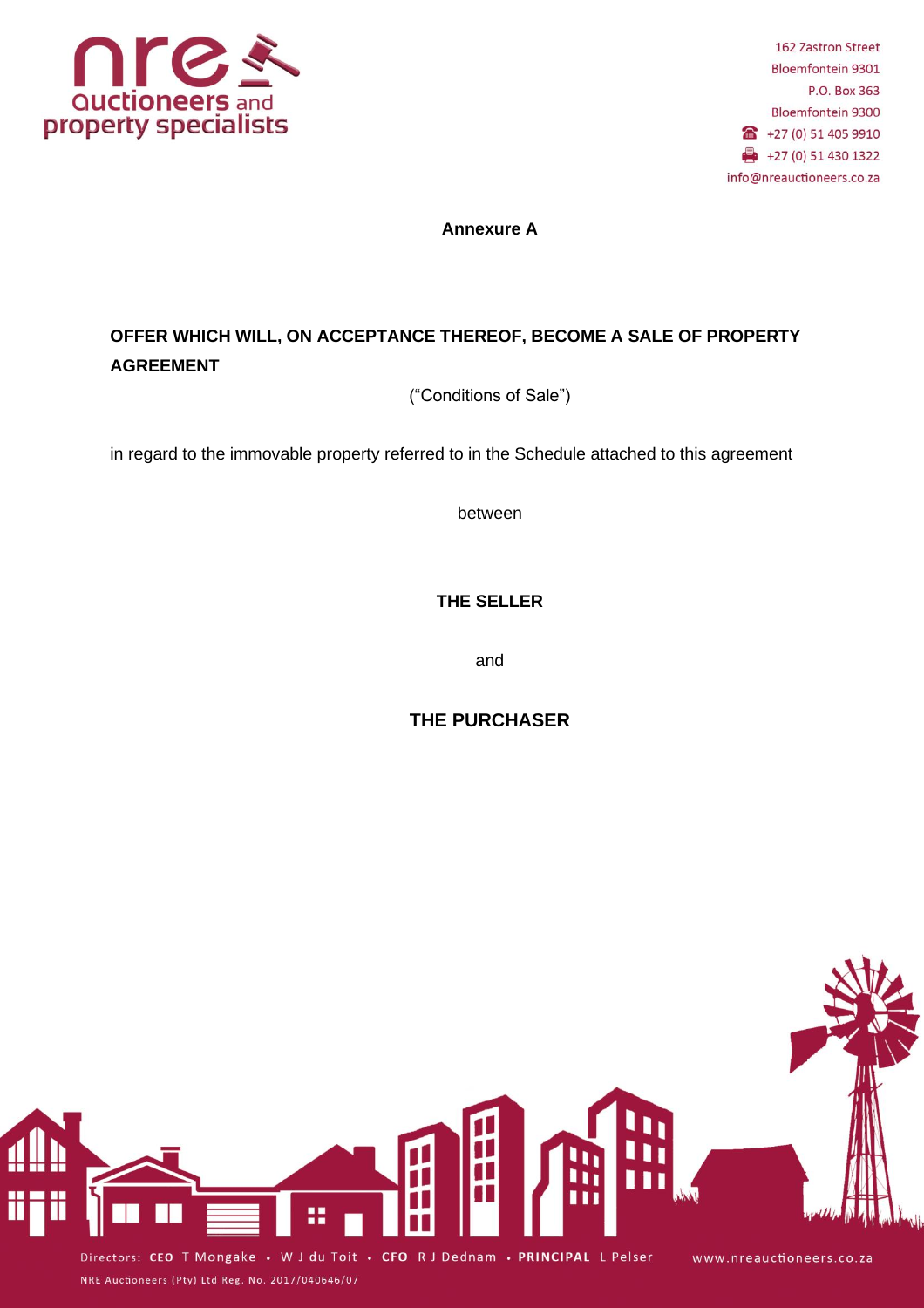# TABLE OF CONTENTS

| 1.  |  |
|-----|--|
| 2.  |  |
| 3.  |  |
| 4.  |  |
| 5.  |  |
| 6.  |  |
| 7.  |  |
| 8.  |  |
| 9.  |  |
| 10. |  |
| 11. |  |
| 12. |  |
| 13. |  |
| 14. |  |
| 15. |  |
| 16. |  |
| 17. |  |
| 18. |  |
| 19. |  |
| 20. |  |
| 21. |  |
| 22. |  |
| 23. |  |
| 24. |  |
| 25. |  |
| 26. |  |
| 27. |  |
| 28. |  |
| 29. |  |
| 30. |  |
| 31. |  |
| 32. |  |
| 33. |  |
| 34. |  |
| 35. |  |
| 36. |  |
| 37. |  |
| 38. |  |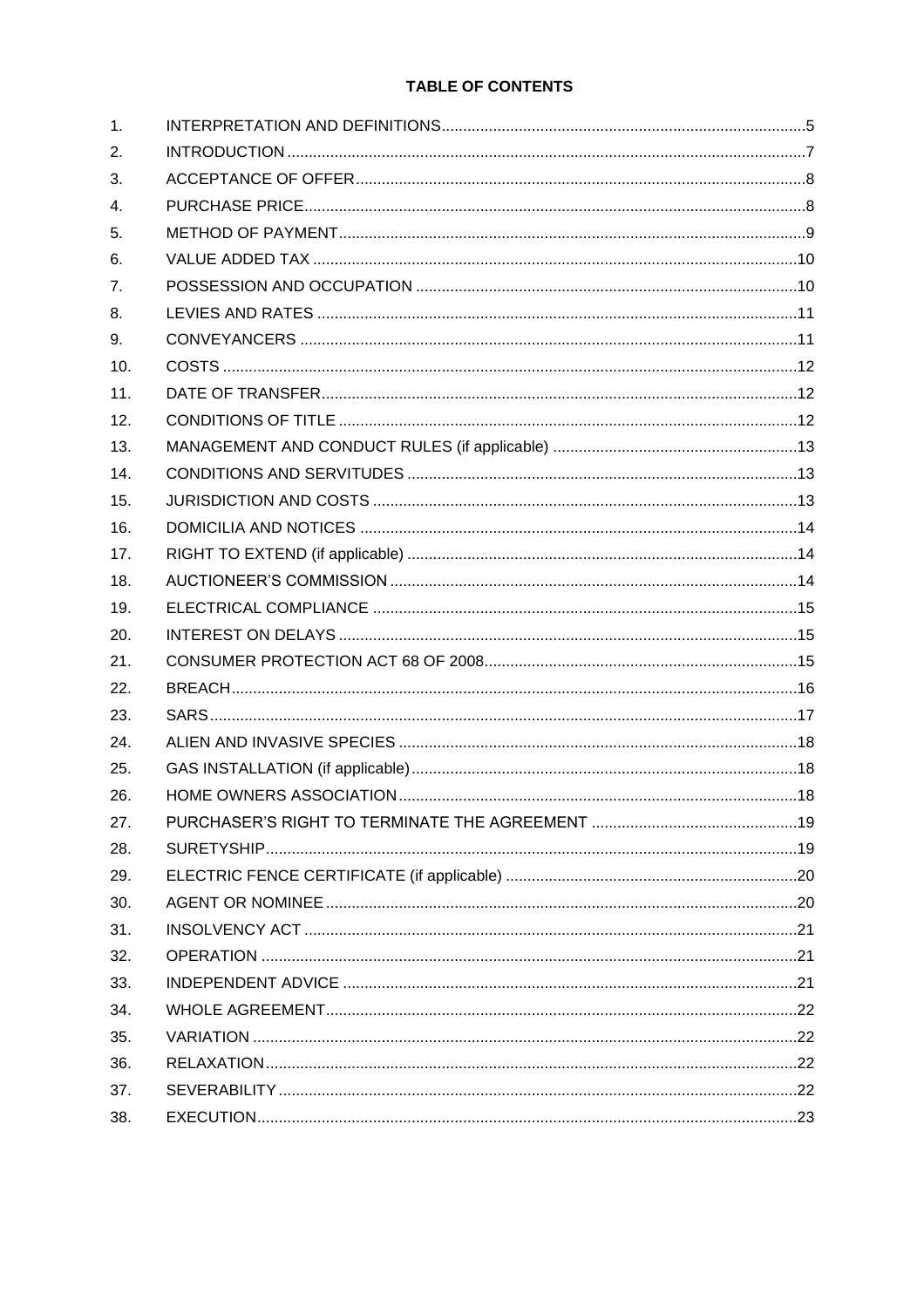# **SCHEDULE**

# <span id="page-2-2"></span>1. **Purchaser**: Full names/description:

| Marital status Purchaser (if individual): single* / married / in*/ out of* community of property<br>(delete whichever is not applicable), who will not be allowed to be changed to any other<br>person or entity after acceptance of this offer;                                                                                                                                                  |
|---------------------------------------------------------------------------------------------------------------------------------------------------------------------------------------------------------------------------------------------------------------------------------------------------------------------------------------------------------------------------------------------------|
| Represented by (if not a natural person) (complete full names and identity number of                                                                                                                                                                                                                                                                                                              |
| who also binds himself as surety for obligations of the<br>Purchaser (a copy of necessary resolution authorising representative must be attached)                                                                                                                                                                                                                                                 |
| Marital status (surety): single* / married / in community of property* / ANC* (delete whichever<br>is not applicable)                                                                                                                                                                                                                                                                             |
|                                                                                                                                                                                                                                                                                                                                                                                                   |
|                                                                                                                                                                                                                                                                                                                                                                                                   |
| Telephone No. (Home): ______________(Work): ______________________(Cellular):                                                                                                                                                                                                                                                                                                                     |
|                                                                                                                                                                                                                                                                                                                                                                                                   |
| Fax No. ________________________________E-mail Address: ________________________                                                                                                                                                                                                                                                                                                                  |
| <b>Property Description:</b>                                                                                                                                                                                                                                                                                                                                                                      |
| RE of Farm 492 SALOMOSRUS Reg Div: BULTFONTEIN RD FREESTATE<br>88.1266 ha                                                                                                                                                                                                                                                                                                                         |
| <b>Purchase Price</b> (inclusive of VAT): R                                                                                                                                                                                                                                                                                                                                                       |
| Deposit: An amount equal to 10% (Ten Percent) of the Purchase Price payable to the<br>Auctioneer immediately on the fall of the hammer in the auction in terms of which the Property<br>is sold. Which amount the Purchaser hereby authorises and instructs the Auctioneer to pay<br>over to the Conveyancers against registration of transfer of the Property into the name of the<br>Purchaser; |
| Date of Occupation: date of registration of transfer of the property in the name of the                                                                                                                                                                                                                                                                                                           |

<span id="page-2-1"></span><span id="page-2-0"></span>Purchaser;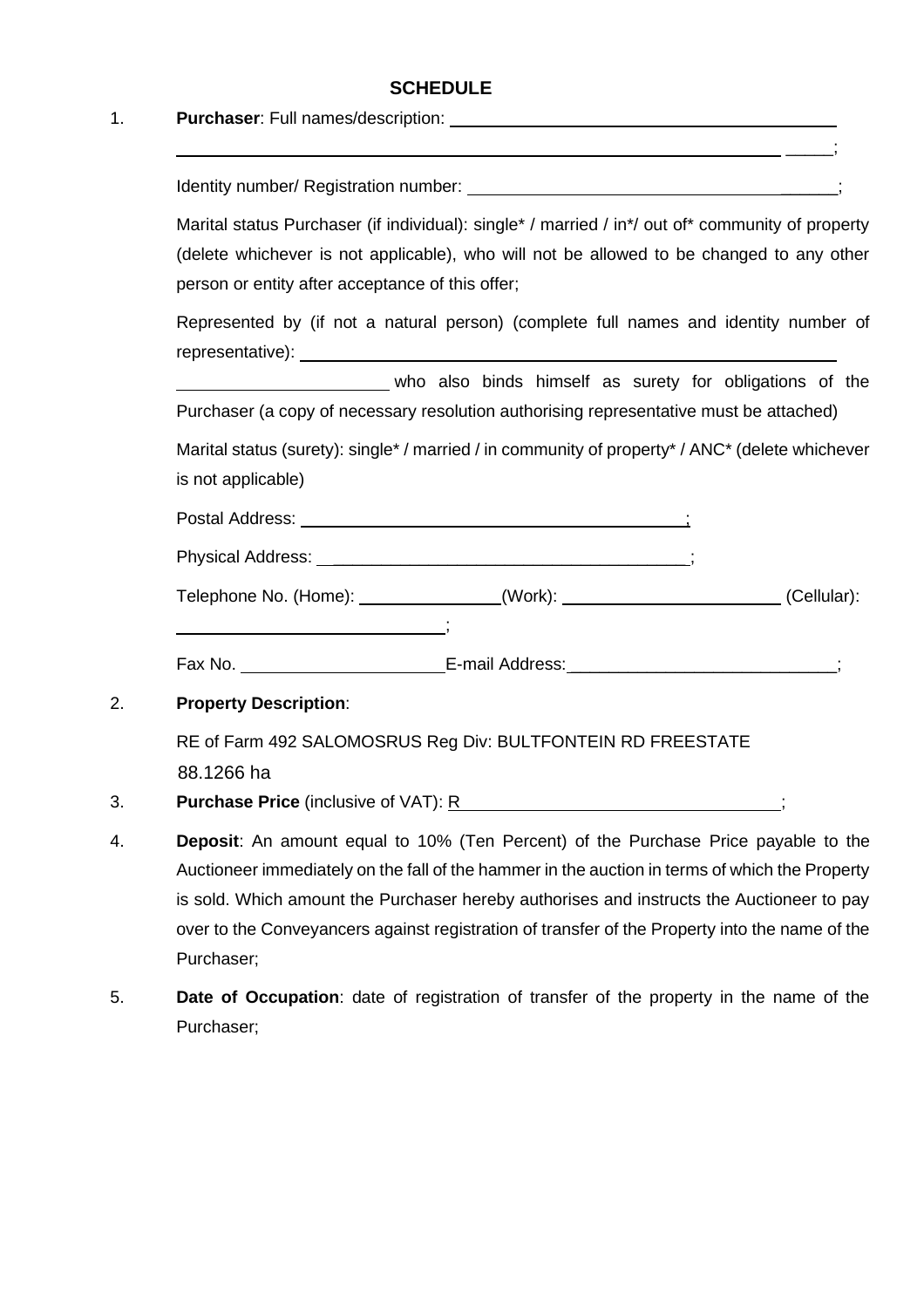6. **Seller**: Donovan Theodore Majiedt, of Honey Attorneys in his capacity as duly authorised Trustee/Liquidator in the Insolvent Estate **JOHANNES JACOBUS ROOS BOTES** ID Number 6904065013085, acting by virtue of a Letters of appointment no: B109/2019, duly issued by the Master of the High Court

Postal Address: PO Box 29

Email:

Physical Address: Honey Chambers, Northridge Mall Kenneth Kaunda Road

Bloemfontein 9301

Telephone No. (Work): 0514036668\_\_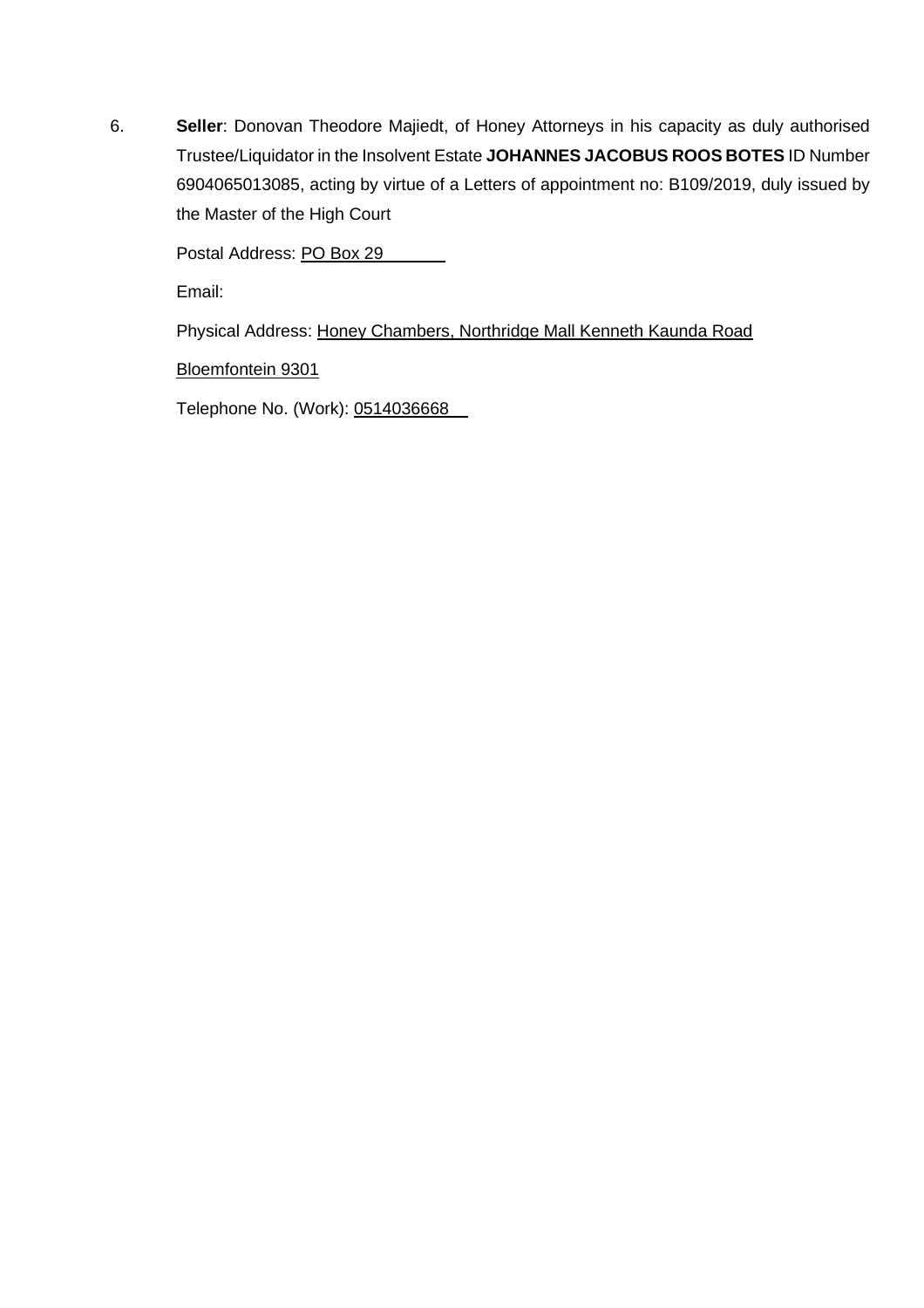# **Annexure "1"**

#### 1. **INTERPRETATION AND DEFINITIONS**

- 1.1 In this Agreement: -
- 1.1.1 clause headings are for the purposes of convenience and reference only and shall not be used in the interpretation of, nor modify nor amplify any of the provisions of this Agreement;
- 1.1.2 the Parties shall, wherever necessary or appropriate, be referred to by their defined designations as in [1.2](#page-5-0) below;
- 1.1.3 a reference to: -
- 1.1.3.1 any particular gender shall include the other two genders;
- 1.1.3.2 the singular shall include the plural and *vice versa*;
- 1.1.3.3 a natural person shall include corporate or unincorporated created entities and *vice versa*;
- 1.1.4 where a period consisting of a number of days is prescribed, it shall be determined by excluding the first and including the last day;
- 1.1.5 where the day upon or by which any act is required to be performed is a Saturday, Sunday or public holiday in the Republic of South Africa, the Parties shall be deemed to have intending such act to be performed upon or by the first day thereafter which is not a Saturday, Sunday or public holiday;
- 1.1.6 where an expression has been defined (whether in [1.2](#page-5-0) below or elsewhere in this Agreement) and such definition contains a provision conferring rights or imposing obligations on any Party, effect shall be given to that provision as if it were a substantive provision contained in the body of this Agreement;
- 1.1.7 if figures are referred to in numerals and words, the words shall prevail in the event of any conflict between the two;
- 1.1.8 words and/or expressions defined in any particular clause in the body of this Annexure "1" shall, unless the application of such word and/or expression is specifically limited to that clause, bear the meaning so assigned to it throughout this Agreement;
- 1.1.9 the *contra proferentem* rule shall not apply and accordingly, none of the provisions hereof shall be construed against or interpreted to the disadvantage of the Party responsible for the drafting or preparation of such provision;
- 1.1.10 a reference to any statutory enactment shall be construed as a reference to that enactment as at the Signature Date and as amended or re-enacted from time to time thereafter;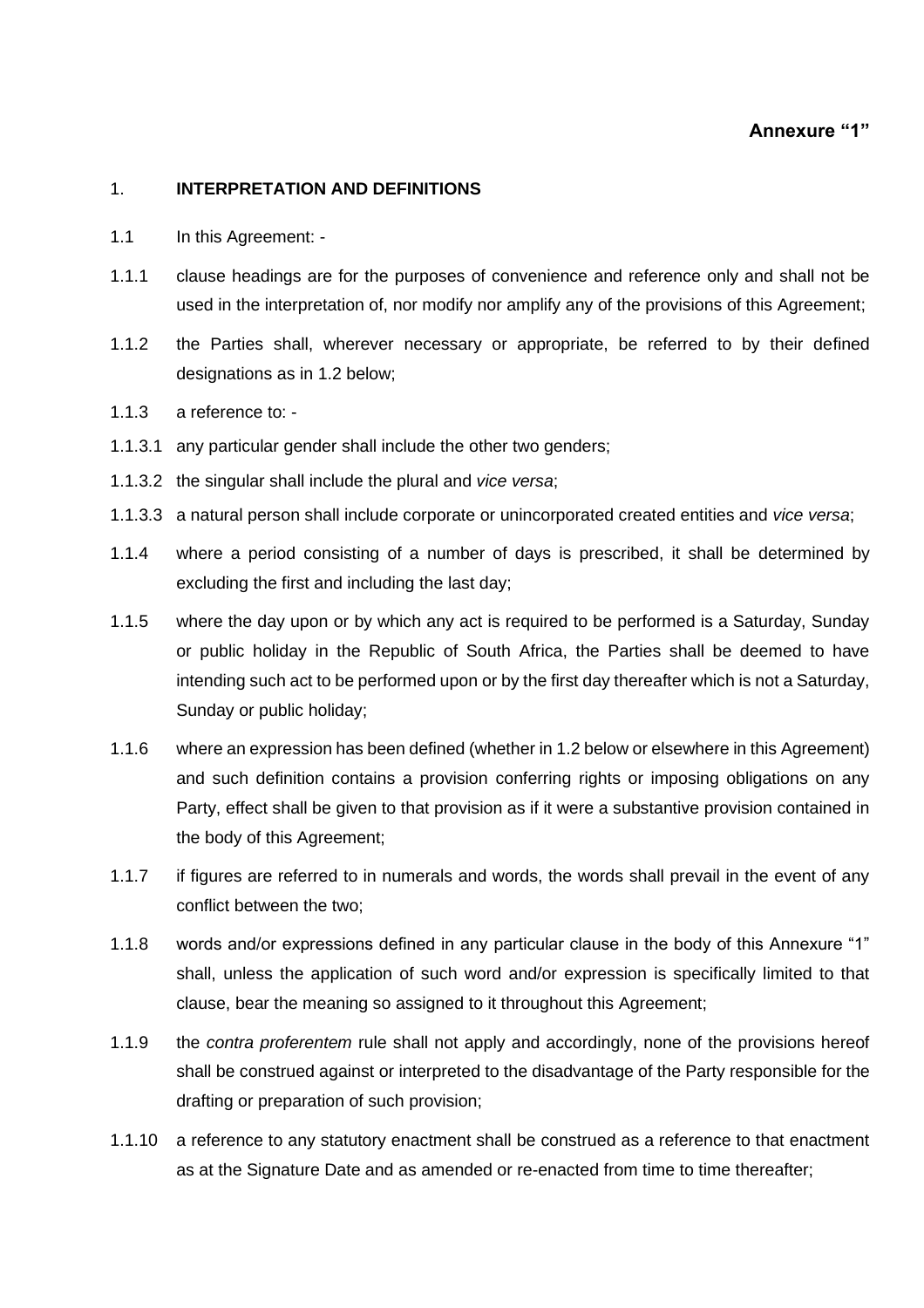- 1.1.11 the expiration or termination of this Agreement shall not affect such of its provisions as expressly provide that they will continue to apply after such expiration or termination or which of necessity must continue to apply after such expiration or termination;
- 1.1.12 any communication which is required to be "in writing" shall include a communication which is written or produced by any substitute for writing and shall include facsimile or electronic mail;
- <span id="page-5-0"></span>1.2 In this Agreement, unless the context indicates a contrary intention, the following words and expressions shall bear the meanings assigned to them hereunder and cognate words and expressions shall bear corresponding meanings:
- 1.2.1 "**this Agreement**" the sale of property agreement contained in this document read with the Schedule to which this document forms Annexure "1", as well as the Rules of Auction to which this document forms Annexure "A";
- 1.2.2 "**the Auctioneer"** NRE Auctioneers (Pty) Ltd, Registration number: 2017/040646/07, of 162 Zastron Street, Bloemfontein, Westdene, Bloemfontein
- 1.2.3 "**Conveyancers**" the Conveyancers namely:

Name of Attorneys Firm: Honey Attorneys\_

Address: Honey Chambers, Northridge Mall, Kenneth Kaunda Road, Bloemfontein, 9302

Email: fanus@honeyinc.co.za\_\_\_\_\_\_\_\_\_\_\_\_\_\_\_\_\_

Contact person: Fanus Le Rouix\_

Telephone number: \_051 403 6600\_\_\_\_\_\_\_\_\_\_\_\_

who are hereby instructed to attend to the registration of transfer of the Property into the name of the Purchaser;

- 1.2.4 "**Date of Occupation**" The date provided for in clause 5 of the Schedule to which this document forms Annexure "1";
- 1.2.5 "**the Deposit**" the amount provided for in clause [4](#page-2-0) of the Schedule to which this document forms Annexure "1" payable by the Purchaser to the Seller in terms of clause 5 of this Annexure "A";
- 1.2.6 "**Fica**" the Financial Intelligence Centre Act, 2001 (Act 38 of 2001);
- 1.2.7 "**Homeowners' Association**" the Homeowners' Association that is applicable if the Property is situated in a secured estate or any other estate where there is a Homeowners' Association applicable;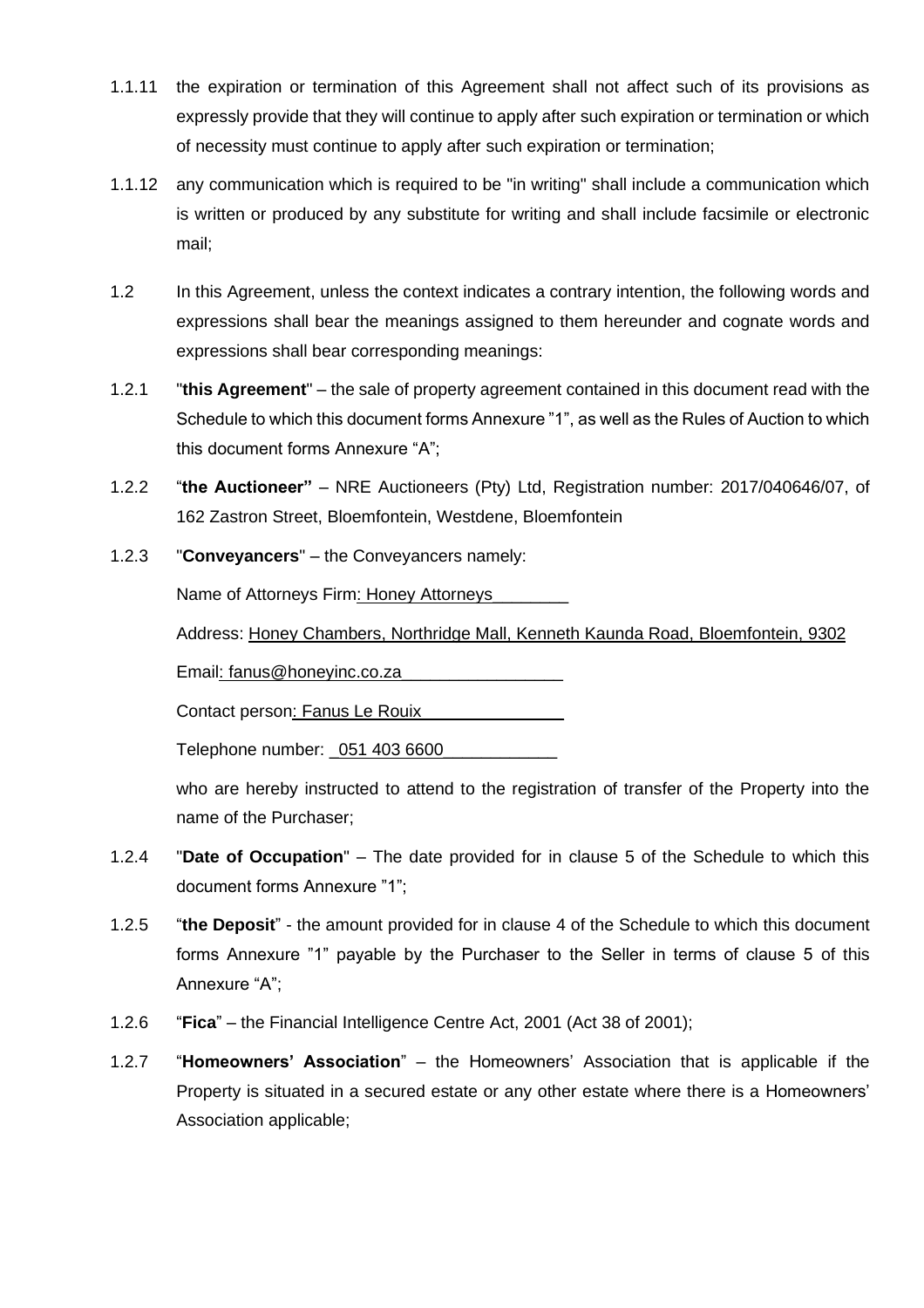- 1.2.8 "**Property**" the Property as describe in clause 2 of the Schedule to which this document forms Annexure "1";
- 1.2.9 "**Parties**" collectively the Purchaser and the Seller, and "Party" shall mean either of them as the context requires;
- 1.2.10 "**Prime Rate**" the publicly quoted basic rate of interest, compounded monthly in arrears and calculated on a 365 (three hundred and sixty five) day year irrespective of whether or not the year is a leap year, from time to time published by Absa Bank Limited as being its prime overdraft rate, as certified by any manager of that bank whose appointment and designation it will not be necessary to prove;
- 1.2.11 "**Purchase Price**" the purchase price of the Property in the amount provided for in clause [3](#page-2-1) of the Schedule to which this document forms Annexure "1" payable by the Purchaser to the Seller in terms of clause [4](#page-7-0) of this Annexure "1";
- 1.2.12 "**the Purchaser**" the purchaser as more fully described in claus[e 1](#page-2-2) of the Schedule to which this document forms Annexure "1" and on whom the hammer fell during the Auction and in terms of the Rules of Auction to which this agreement forms Annexure "A";
- 1.2.13 "**Levies and Rates**" the levies payable to the Body Corporate of the Sectional Title Scheme, the assessment Rates payable on the Property and includes any other charges payable by the owner of the Property to the local authority (such as, but not limited to, refuse removal charges or sanitary fees), but not charges for water or electricity;
- <span id="page-6-0"></span>1.2.14 "**Seller**" – the Seller as more fully described in clause 6 of the Schedule to which this document forms Annexure "1";
- 1.2.15 "**Signature Date**" the date of signature of this Agreement by the last signing of its signatories;
- 1.2.16 "**Transfer Date**" the date being the date of registration of transfer of the Property into the name of the Purchaser;
- 1.2.17 "**VAT**" means Value Added Tax and VAT Act means the Value-added Tax Act 89 of 1991(as amended);
- 1.2.18 "**Warranties**" the warranties and representations set out in this Agreement.

#### 2. **INTRODUCTION**

The Purchaser wishes to acquire from the Seller the Property upon the terms set out herein.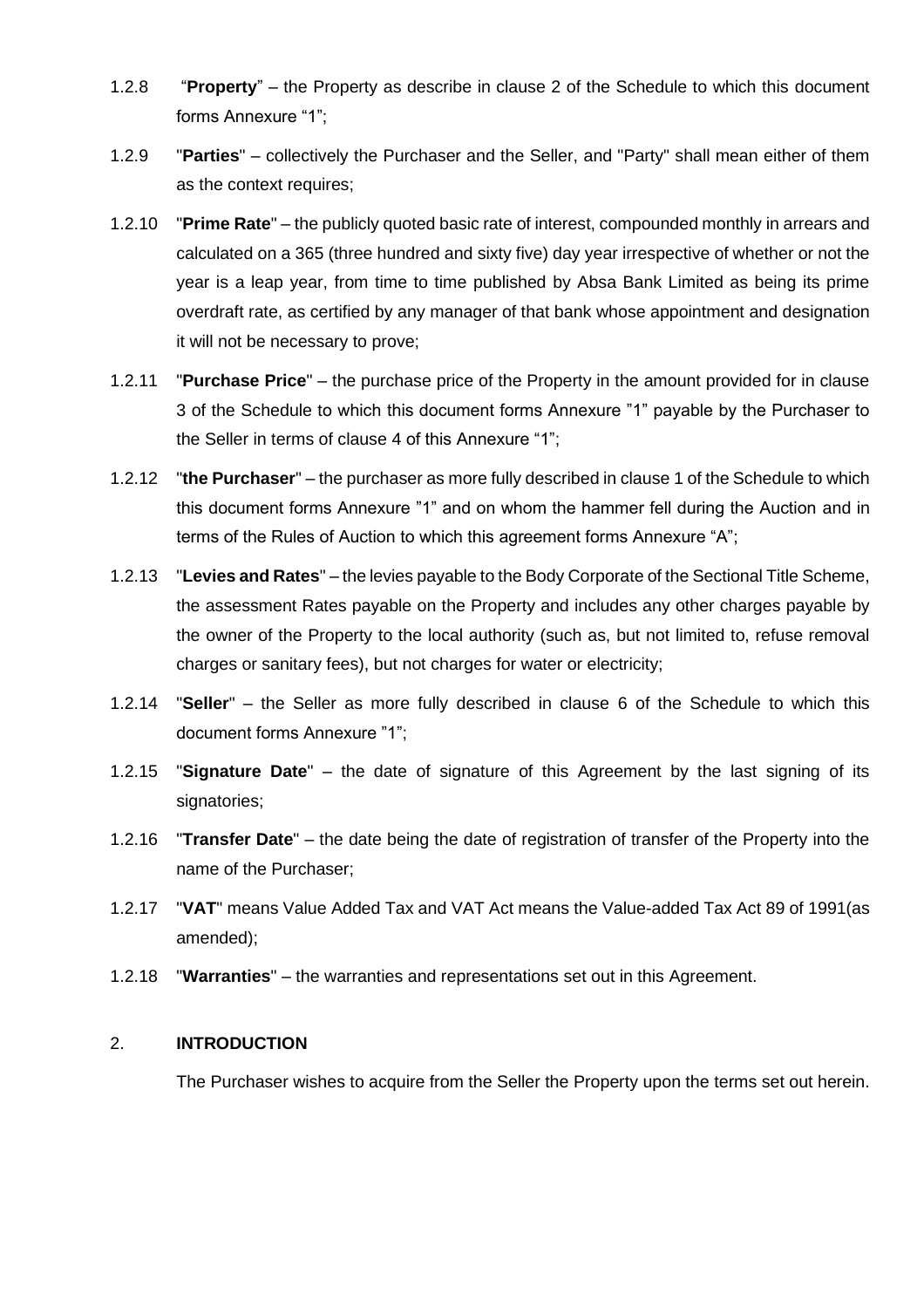# 3. **ACCEPTANCE OF OFFER**

- 3.1 This agreement constitutes and offer by the Purchaser and shall remain open for acceptance by the Seller or by the Auctioneer on behalf of the Seller, for a period of 14 (Fourteen) business day confirmation period after the date of auction and the fall of the hammer ("the confirmation period"). The Purchaser and the Auctioneer acknowledge and agree that this provision is inserted and intended for the benefit of the seller. The offer shall remain irrevocable and open for acceptance by the Seller at any time during the confirmation period.
- 3.2 The Auctioneer shall inform the purchaser of any higher written offer which is received from a third party during the confirmation period. The Purchaser shall for a period of 24 (twentyfour) hours after having received such notice, have the right to increase the purchase price offered by him to equal the subsequent higher offer, but subject otherwise to all other terms and conditions of the Conditions of Sale. Should the Seller elect to sell the Property for a higher amount and the Purchaser agrees to match the higher offer, then the Seller shall be obliged to accept the said increased offer of the Purchaser.
- 3.3 The purchaser's offer shall be deemed to have been accepted only when the Seller or the Auctioneer, whichever may be applicable, has signed this agreement on behalf of the Seller in the space provided at the end of this agreement.
- 3.4 Should the Seller reject the purchaser's offer, the Auctioneer will repay any deposit and commission paid to it in terms of this rules of auction or conditions of sale.
- 3.5 In the event of the sale requiring the consent of any statutory authority or any court of law, then the sale flowing form the auction is subject to the granting of such consent.
- 3.6 Should the Seller or Auctioneer, as the case may be, accepts the Purchaser's offer then this agreement will constitute the Conditions of Sale as referred to in the Rules of Auction, to which this agreement forms Annexure "A", whereby the Seller sells to the Purchaser who hereby purchases the Property on the following terms and conditions:

#### <span id="page-7-0"></span>4. **PURCHASE PRICE**

The Purchase Price is the amount provided for in clause [3](#page-2-1) of the Schedule to which this document forms Annexure "1".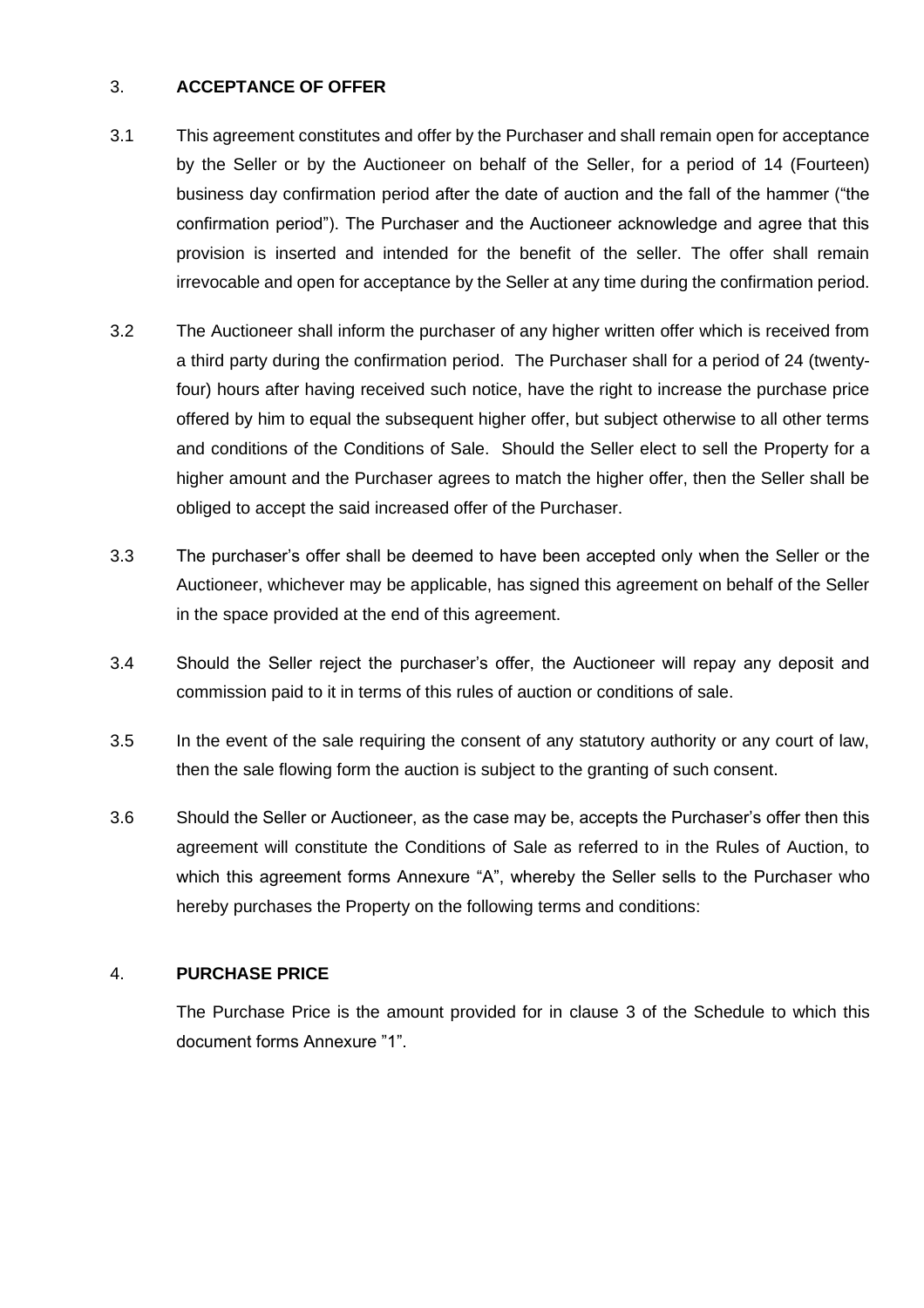#### 5. **METHOD OF PAYMENT**

The Purchase Price shall be payable by the Purchaser to the Seller as follows:

- 5.1 the Deposit shall be paid to the Auctioneer immediately on the fall of the hammer in the auction to which this conditions of sale relates, by way of electronic transfer of immediately available and freely transferable funds to the trust account of the Auctioneer (Account number: 041245229 with Standard bank branch Code: 055534), free of any deductions or set-off whatsoever, in the currency of the Republic of South Africa. The Purchaser hereby irrevocable authorises and instructs the Auctioneer to pay over to the Conveyancers the Deposit on date of transfer of the Property in the name of the Purchaser;
- 5.2 the balance of the Purchase Price (being the Purchase Price minus the Deposit) on date of registration of transfer of the Property into the name of the Purchaser. As security for due payment of the said amount, the Purchaser shall cause a guarantee or guarantees, on terms and conditions approved of by the Seller to be issued by a registered commercial bank approved of by the Seller in favour of the Seller or his nominees. The Purchaser shall be liable for the costs of the issuing of the guarantee(s) and the said guarantees shall be delivered to the Seller within 14 (fourteen) days after the date of acceptance of the Purchaser's offer;
- 5.3 the Purchaser may elect to secure the balance of the Purchase Price by electronic transfer of immediately available and freely transferable funds to the trust account of Conveyancer, within 21 (TWENTY-ONE) days after the date of acceptance of the Purchaser's offer.
- 5.4 Any amount that must be paid to the Conveyancers in terms of this agreement must be paid by way of electronic transfer of immediately available and freely transferable funds to the trust account of the Conveyancers, free of any deductions or set-off whatsoever, in the currency of the Republic of South Africa. Such deposit shall, as soon as the Purchaser shall have signed the required authorities and shall have provided all documents and information required in order to comply with Fica, be placed by the Conveyancers in an interest bearing account in terms of s86 (4) of the Legal Practice Act 28 of 2014 with all interest\* to accrue for the benefit of the Purchaser until the Transfer Date whereupon the Conveyancers shall release the capital to the Seller and all accrued interest less their usual commission, to the Purchaser.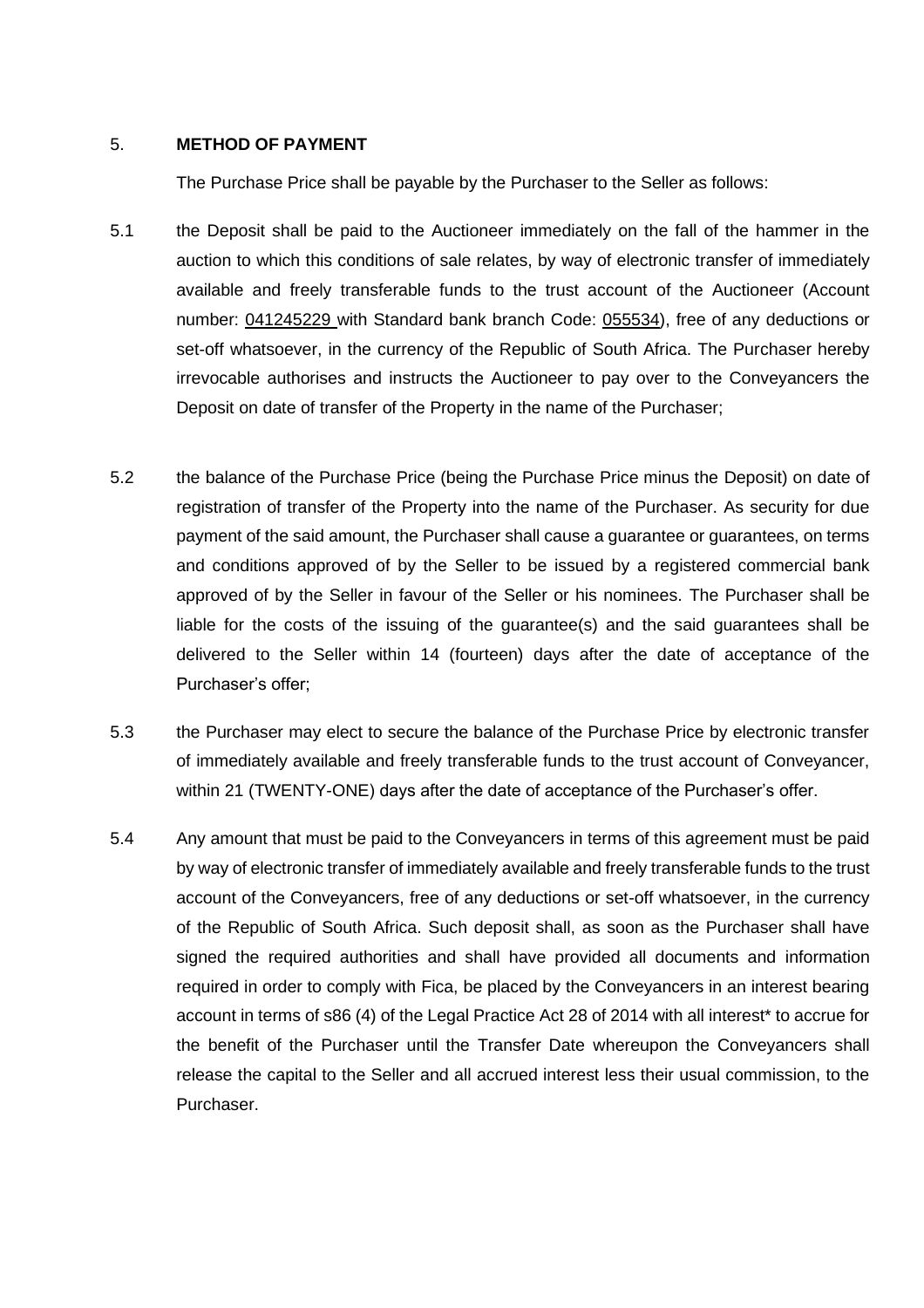\*(the Purchaser's attention is drawn to the provisions of Section 86(5)(b) of the Legal Practice Act 28 of 2014 in terms of which 5% (five percent) of the interest accrued must be paid over to and vests in the Attorneys Fidelity Fund).

# 6. **VALUE ADDED TAX**

- 6.1 The Purchase Price is exclusive of VAT.
- 6.2 In the event of VAT being payable on the Purchase Price as a result of the sale, such VAT shall be paid by the Purchaser to the Conveyancers immediately on demand thereof.

# 7. **POSSESSION AND OCCUPATION**

- 7.1 The Purchaser shall be placed in possession and occupation of the Property on the Date of Occupation from which date the Property will be at the sole risk, profit or loss of the Purchaser. The Seller, however, gives no warranty or guarantee that the Purchaser will obtain vacant occupation of the property on that date and the Purchaser shall have no claim of whatsoever nature against the Seller should vacant occupation not be obtained on the said date or at all.
- 7.2 If the date of occupation and possession does not coincide with the date of registration of transfer, the party enjoying occupation and possession whilst the property is registered in the name of the other party, shall, in consideration thereof and for the period of such possession and occupation, pay to the other party occupational interest calculated on the Purchase Price at a rate equal to the Prime Rate payable monthly in advance.

Such occupational interest shall be payable monthly in advance to the Conveyancers directly. Occupational interest shall be adjusted for any period of less than one month, the final adjustment to be made on the Transfer Date;

7.3 This clause 7 of this Annexure "1" read together with such other clauses of this Annexure "1" as might be applicable and specifically with inclusion of clause [22](#page-15-0) of this Annexure "1", shall be regarded as an independent divisible agreement and notwithstanding any contradictory term elsewhere contained in this agreement, the Seller shall, without prejudice to any of its other rights in terms of this Agreement, be entitled without notice to the Purchaser, take steps in order to enforce the terms of this clause 7 of this Annexure "1" and/of the collection of any amounts due in terms of this clause.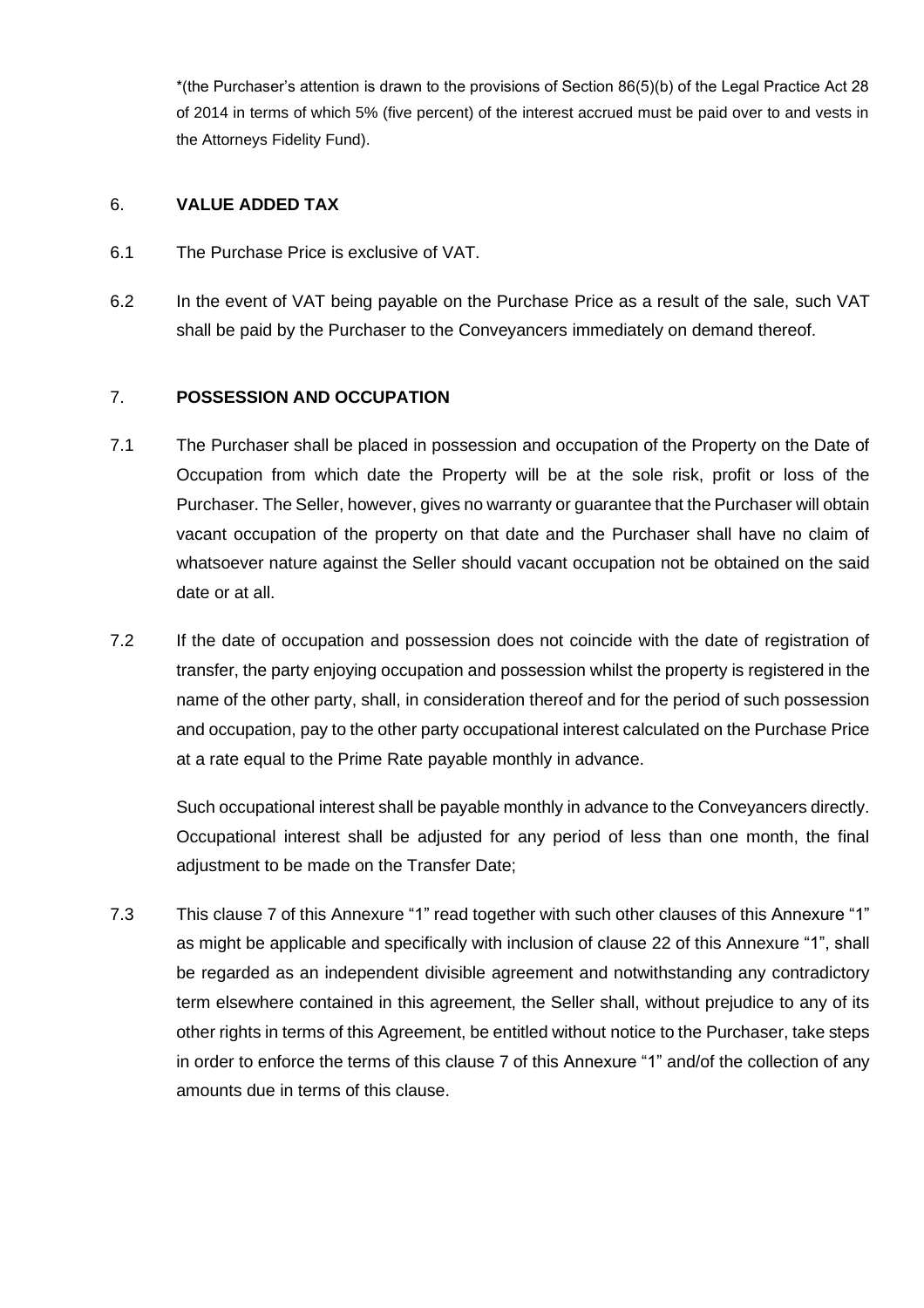# 8. **LEVIES AND RATES**

- <span id="page-10-0"></span>8.1 It is recorded that section 118 of the Local Government: Municipal Systems Act 32 of 2000 provides that the registrar of deeds may not register the transfer of property except on production to that registrar of deeds of a prescribed certificate issued by the municipality or municipalities in which that property is situated; and which certifies that all amounts that became due in connection with that property for municipal service fees, surcharges on fees, property rates and other municipal taxes, levies and duties during the two years preceding the date of application for the certificate have been fully paid.
- <span id="page-10-1"></span>8.2 The Purchaser shall be obliged to, on demand by the Conveyancers, pay to the Conveyancers the amounts required by the Municipality to be paid prior to the issuing of the 'prescribed certificate' contemplated in clause 8.1 and the Conveyancers shall, on receipt of the relevant amount, forthwith pay the relevant amounts to the Municipality and arrange for the issuing of the 'prescribed certificate' contemplated in clause [8.1.](#page-10-0)
- 8.3 The amount paid by the Purchaser in terms of clause [8.2](#page-10-1) shall be an amount paid in advance to a date after the Transfer Date and the Conveyancers shall provide reasonable assistance to the Purchaser in, after the Transfer Date, applying for a refund of the amount paid in advance. It is, however, recorded that the Conveyancers can do no more than request repayment and should the Municipality refuse or delay payment of the refund the Purchaser shall be obliged to pay all costs of any action instituted in order to obtain the refund.
- 8.4 The Purchaser will pay all levies payable to the Body Corporate to enable them to issue the necessary certificate that all monies due have been paid. The Conveyancers will apply to the Body Corporate or managing agent, as the case may be, for the aforesaid certificate and the Purchaser will promptly pay the said amount necessary to issue the certificate, to the Conveyancers.

#### 9. **CONVEYANCERS**

The Conveyancers are instructed to cause transfer to be registered as soon as possible after the Purchaser has provided guarantees for payment of the full purchase price and has paid the transfer costs.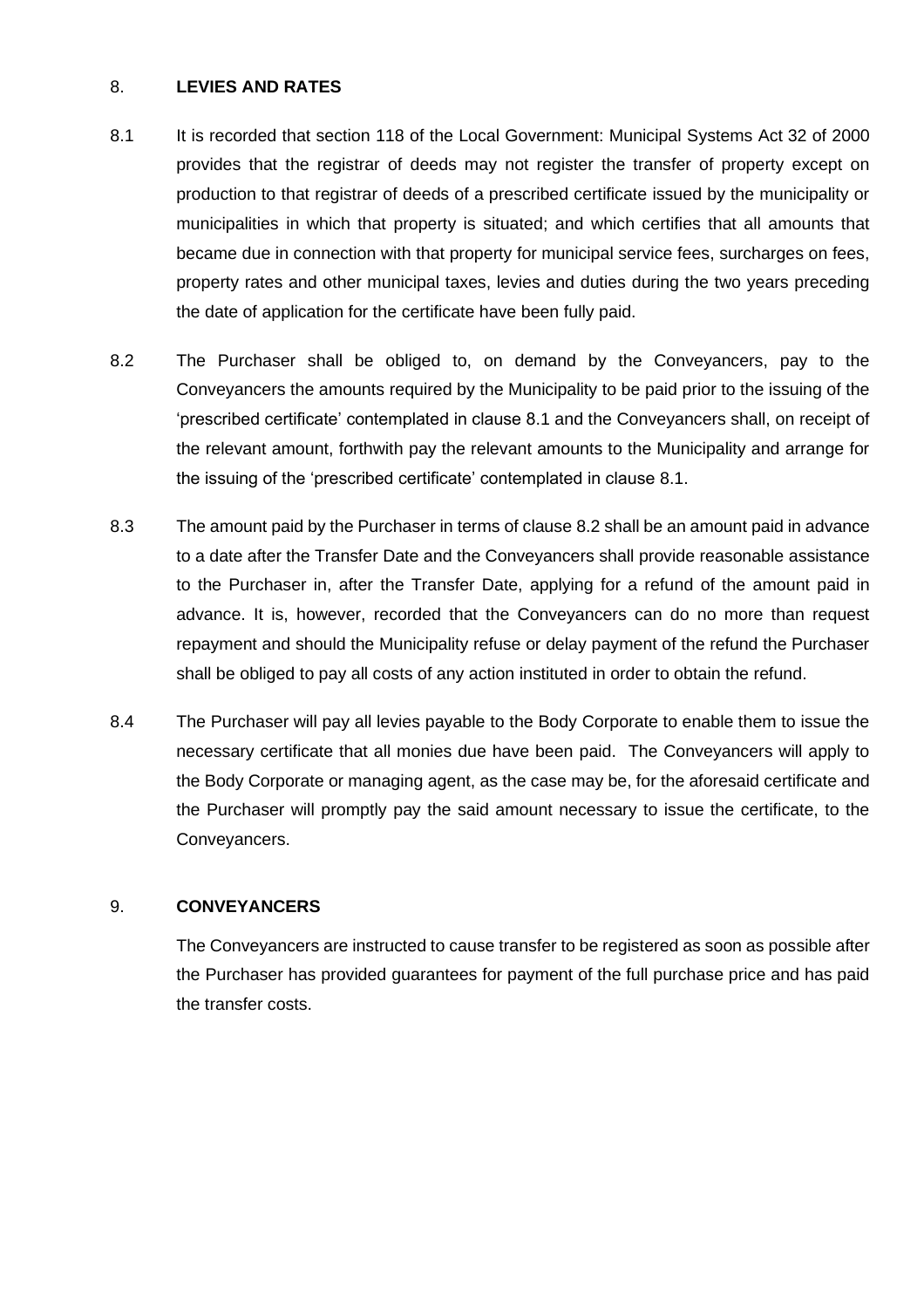#### 10. **COSTS**

- 10.1 It is recorded that the Purchase Price excludes all costs of and incidental to the passing of transfer of the Property to the Purchaser including all conveyancing fees and disbursements;
- 10.2 The Purchaser shall, immediately on written demand by the Conveyancers, provide the Conveyancers with all information and documents required in order to comply with Fica, sign all such documents that may be necessary or required to enable the Conveyancers to pass transfer of the Property and pay the costs of and incidental the registration as contemplated in clause 10.1.

# 11. **DATE OF TRANSFER**

Transfer will be affected as soon as possible after the Purchaser has complied with all its obligations in terms of this Agreement.

# 12. **CONDITIONS OF TITLE**

- 12.1 The Property is sold subject to all conditions, restrictions and servitudes (if any) attaching thereto or mentioned, or referred to in the relevant Title Deed, or prior Deeds. The Seller shall not be liable for any deficiency in extent which may be revealed on any re-survey, nor shall the Seller benefit by any possible surplus.
- 12.2 The Purchaser acknowledges and warrants that he has not been induced into entering into this Agreement by any express or implied information, statement, advertisement or representation made or given any warranties in respect of the Property or anything relating thereto, by the Auctioneer or any other person, or by or on behalf of the Seller and that is not contained in this Agreement.
- 12.3 The Purchaser acknowledges that he has fully acquainted himself with the Property that he has purchased alternatively that he elected to purchase the Property without fully acquainting himself therewith.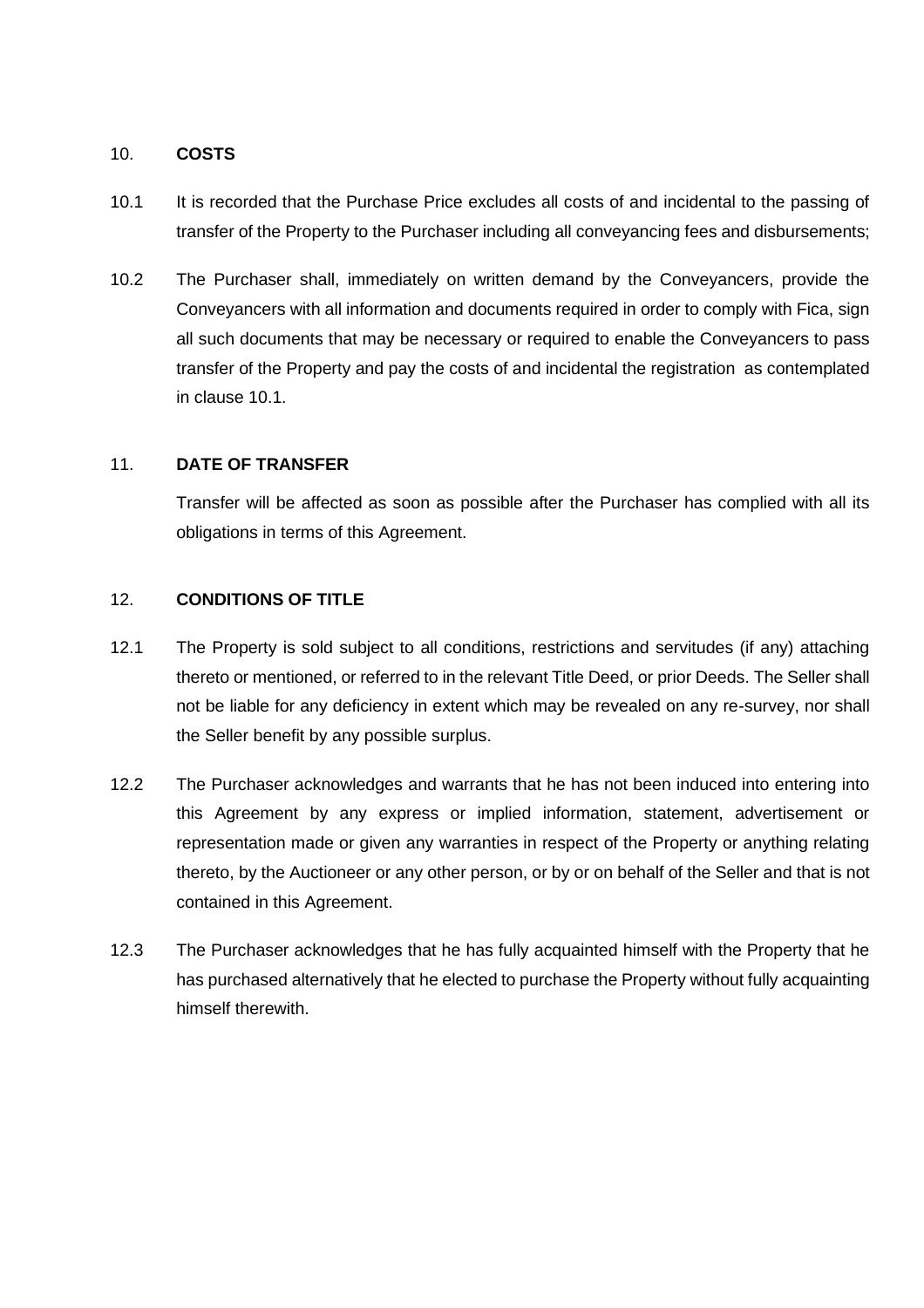# 13. **MANAGEMENT AND CONDUCT RULES (if applicable)**

- 13.1 It is recorded that the standard Management Rules and Conduct Rules are the rules which are prescribed by the Regulations promulgated by the Sectional Titles Act, 95 of 1986 or the Sectional Titles Schemes Management Act, 8 of 2011 whichever is applicable and may be amended from time to time.
- 13.2 The purchase will on date of transfer become a member of the Body Corporate of the Sectional Title Scheme and will be bound by the rules as set out in clause 13.1

# 14. **CONDITIONS AND SERVITUDES**

The Purchaser shall be obliged to accept transfer of the Property subject to the conditions, reservations and servitudes which burden the land on which the Property is situated.

# 15. **JURISDICTION AND COSTS**

- 15.1 In the event of any action or application arising out of this agreement, the parties hereby consent to the jurisdiction of the Magistrate's Court otherwise having jurisdiction under section 28 of the Magistrate's Court Act of 1944, as amended. Notwithstanding that such proceedings are otherwise beyond the said court's jurisdiction, this clause shall be deemed to constitute the required written consent conferring jurisdiction upon the said court pursuant to Section 45 of the Magistrate's Court Act of 1944, as amended;
- 15.2 Notwithstanding anything to the contrary herein contained, the any party shall have the right at that party's sole option and discretion to institute proceedings in any other court which might otherwise have jurisdiction;
- 15.3 In the event of it becoming necessary for a Party (the "Aggrieved Party") to take any action against the other Party (the "Defaulting Party") as contemplated herein the Defaulting Party agrees to pay to the Aggrieved Party all the attendant costs and expenses incurred by the Aggrieved Party, on a scale as between attorney and own client.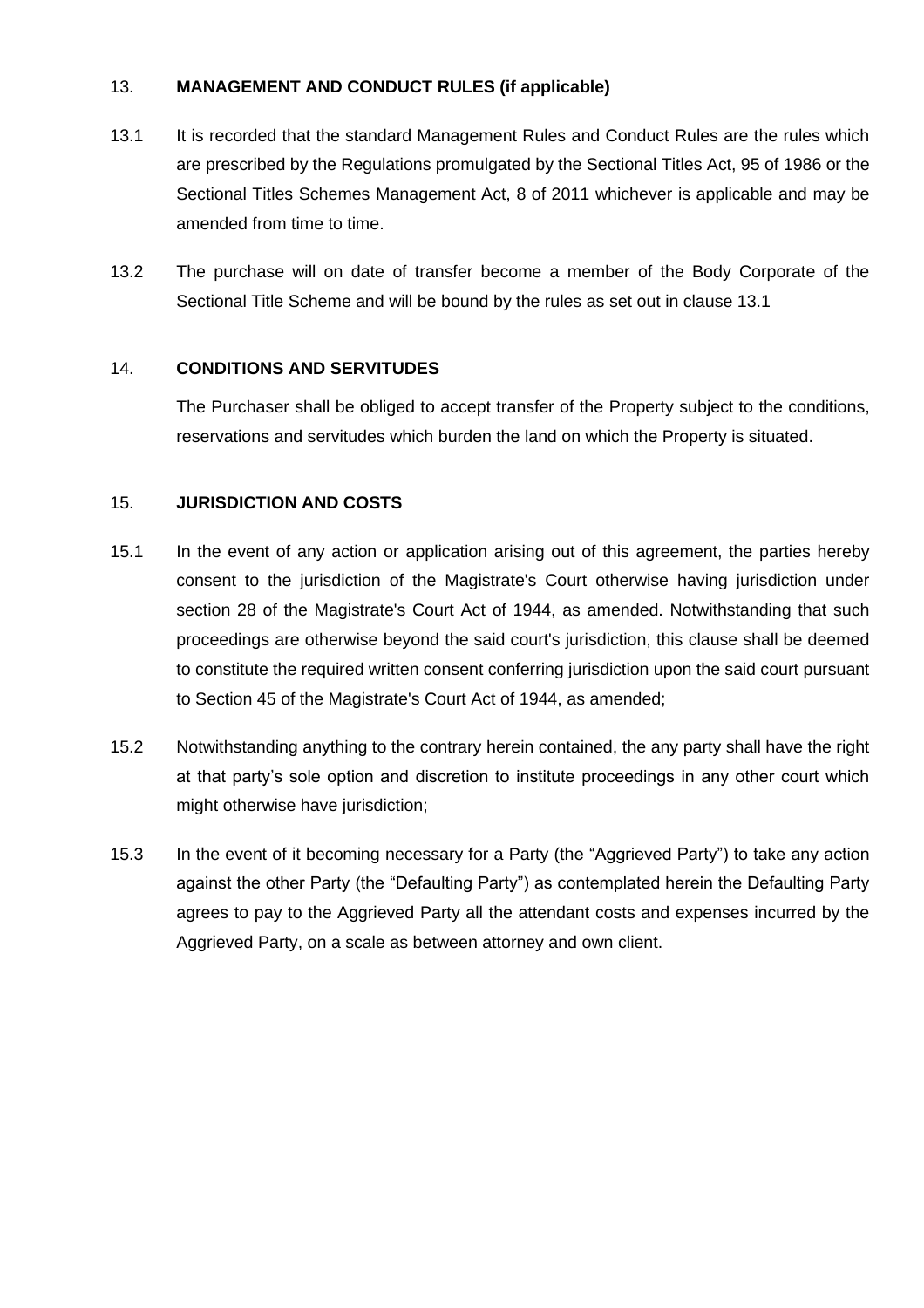#### 16. **DOMICILIA AND NOTICES**

- 16.1 The Purchaser chooses as its *domicilium citandi et executandi* the addresses mentioned or referred to in clause 1 of the Schedule to which this document forms Annexure "1" and the Seller chooses as its *domicilium citandi et executandi* the address mentioned or referred to in clause [1.2.14](#page-6-0) of this Annexure "1', provided that such domicilium of either Party may be changed by written notice from such Party to the other Party with effect from the date of receipt or deemed receipt by the latter of such notice.
- 16.2 Any notice, acceptance, demand or other communication by either party faxed to the other party's fax number as indicated above or sent by electronic mail to the other party's e-mail address as indicated above or delivered by hand to the other party at the latter's physical address shall be deemed to have been received by the latter on the day of either the faxing, electronic transmission or delivery (as the case may be) thereof. This provision shall not be construed as precluding the utilisation of other means and methods for the transmission or delivery of notices, acceptances, demands and other communications, but no presumption of delivery shall arise if any such other means or method is used.

# 17. **RIGHT TO EXTEND (if applicable)**

It is recorded that a right to extend the scheme has been reserved in terms of subsection 25 (1) of the Sectional Titles Act 95 of 1986 by the erection of further units and exclusive use areas on the basis as provided for in the documents referred to in subsection 25 (2) of the Act which are filed in the relevant deeds registry.

#### 18. **AUCTIONEER'S COMMISSION**

- 18.1 The Purchaser shall be liable for and pay, in addition to the purchase price and transfer costs, Auctioneer's commission of 5% (Five percent) of the Purchase Price, plus VAT, which commission shall be deemed to have been earned immediately upon the signing of acceptance of the Purchaser's offer in terms hereof by the Seller or Auctioneer authorised by the Seller.
- 18.2 The Purchaser pay the full amount of the Auctioneer's commission into the trust account of the Auctioneer immediately on the fall of the hammer in the auction to which this agreement pertains. The commission amount shall be retained in the trust account of the Auctioneer for the benefit of the Purchaser pending the acceptance by the Seller or the Auctioneer if authorised by the Seller of the Purchaser's offer or until the Seller either rejects the offer or until expiry of the confirmation period.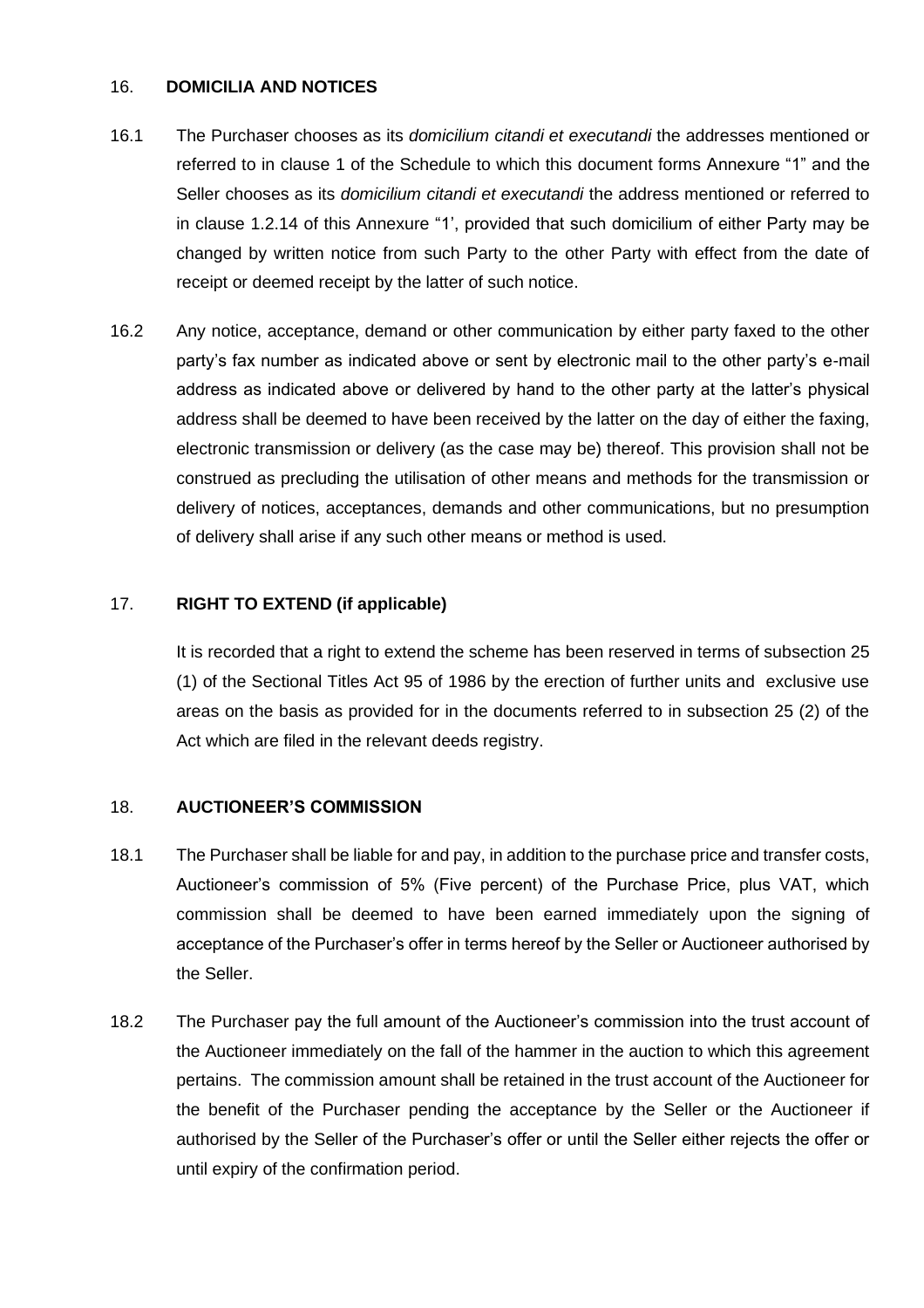# 19. **ELECTRICAL COMPLIANCE (if applicable)**

- 19.1 It is recorded that in terms of the Regulation 7(1) of the regulations ("the Regulations") promulgated under the Occupational Health and Safety Act No 85 of 1993 and published in Government Gazette No.31975 dated 9 March 2009 that came into effect on 1 May 2009 every user of an electrical installation that have been changed since 23 October 1992 is obliged to have a valid Certificate of Compliance in the prescribed format (Annexure 1 to the Regulations).
- 19.2 In terms of Regulation 7(5) the Seller may not allow change in ownership if the Certificate of Compliance is older than two years.
- 19.3 The parties acknowledge that the said Certificate of Compliance is not issued for the electrical installation on the property.
- 19.4 The responsibility to obtain and be in possession of a Certificate of Compliance is passed herewith to the Purchaser, who will obtain a valid Certificate of Compliance and, if applicable, a test report in respect of the electrical installation on the property, in terms of the Electrical Installation Regulations of 2009 under the Machinery and Occupational Health and Safety Act, no 85 of 1993 (as amended).
- 19.5 All costs incurred in obtaining such a certificate and test report, including costs of any repairs or replacements required in order for the certificate to be issued, shall be borne by the Purchaser.
- 19.6 The parties place on record that there is no duty on the Conveyancing Attorneys to obtain the compliance certificate and that the Purchaser will arrange for the necessary certificate as envisaged in this clause.

#### 20. **INTEREST ON DELAYS**

Should the Purchaser, by any act or omission, delay the registration of transfer into his name the Purchaser shall, for the period of such delay, become liable for the payment of mora interest to the Seller at a rate equal to the Prime Rate.

#### 21. **CONSUMER PROTECTION ACT 68 OF 2008**

21.1 The Seller warrants that he is not a 'supplier' as defined in section 1 of Consumer Protection Act no. 68/2008 ("**the CPA**") and that this Agreement is not governed by the CPA.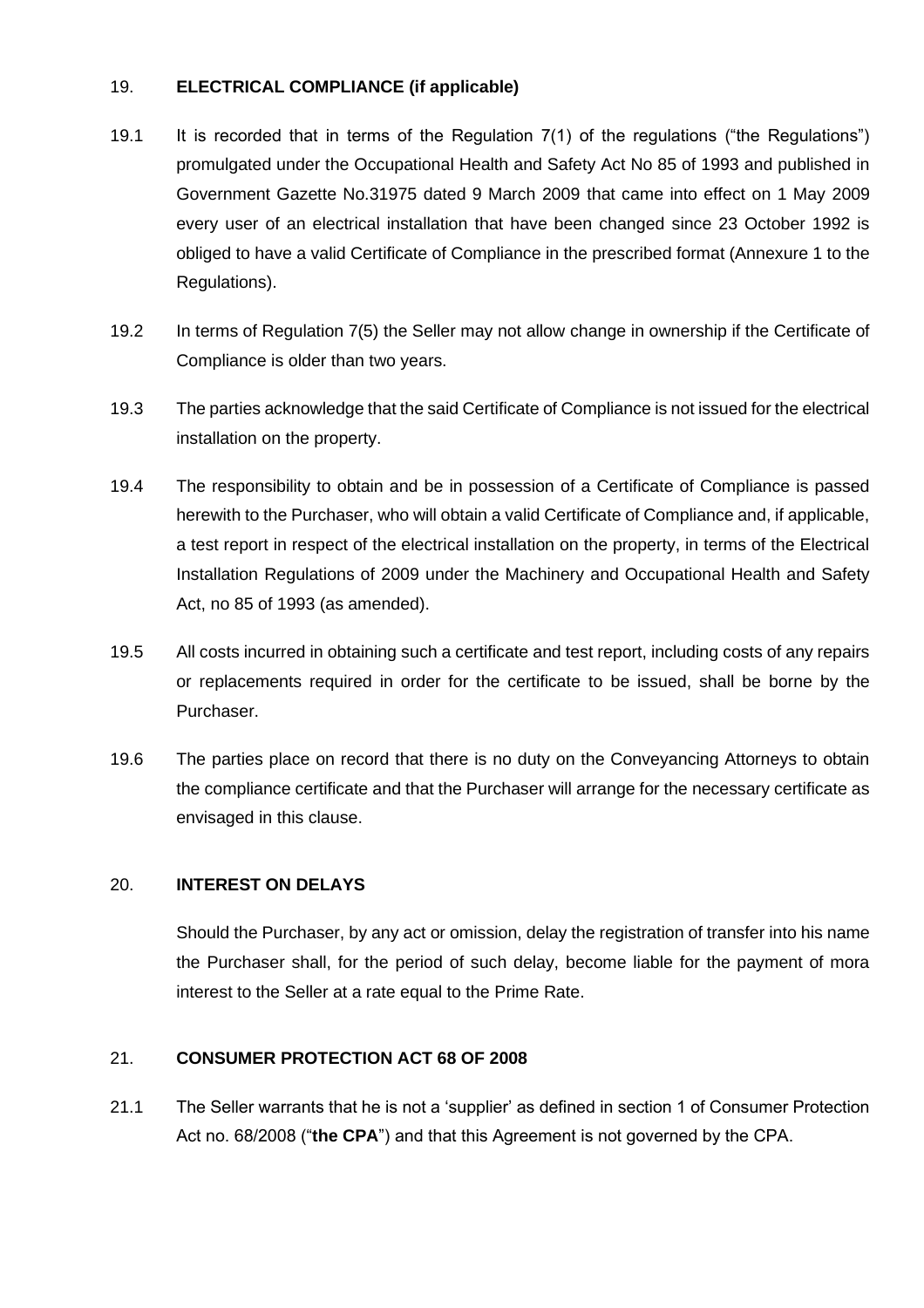- 21.2 The Parties acknowledge that the Agent has introduced the Parties to each other and has provided them with a 'service' as defined in section 1 of the CPA in giving advice primarily intended to facilitate the conclusion of this Agreement and the subsequent transfer of the Property into the name of the Purchaser. The Agent is thus a 'supplier' as defined in section 1 of the CPA in relation to the provision of the said service and acknowledges that it is, in terms of the CPA, obliged to provide honest and just advice regarding the terms and conditions on which the Property is sold. The Agent is, however, not the supplier of the Property and is not responsible for the condition of the Property.
- 21.3 The Purchaser acknowledges that:
- 21.3.1 neither the Seller nor the Agent has made any representations regarding the condition of the Property except for those contained in this Agreement;
- 21.3.2 he has been granted a fair opportunity to inspect the Property, which he has done to his satisfaction and he accordingly purchases the Property voetstoots as it stands; the
- <span id="page-15-0"></span>21.3.3 he understands the impact of this Agreement and, more in particular, this clause 21.

#### 22. **BREACH**

- <span id="page-15-1"></span>22.1 Should any party (the "defaulting party") commit a breach of any of the provisions of this agreement, then the party which is not in breach (the "aggrieved party') shall be entitled to give the defaulting party written notice to remedy the breach. If the defaulting party fails to comply with that notice within 7 (seven) days of receipt thereof, subject to any other provisions of this agreement to the contrary, the aggrieved party shall be entitled to cancel this agreement or to claim specific performance, in either event without prejudice to the aggrieved party's right to claim damages. The a foregoing is without prejudice to such other rights as the aggrieved party may have in terms of this agreement, common law or statute;
- 22.2 In the event of the Seller cancelling this agreement in terms of the provisions of clause [22.1,](#page-15-1) any amount or amounts paid to the Seller or the Conveyancers (including any amount paid in trust) shall be forfeited to and retained by the Seller as rouwkoop; alternatively, if the Seller so elects, he may recover any damages howsoever incurred as a result of such cancellation (including any losses and expenses on a resale, whether by public auction or private treaty), in which case the amount or amounts paid to the Seller or the Conveyancers as aforesaid (including any amount paid in trust) will not be forfeited as rouwkoop but may be retained by the Seller by way of set off or partial set off against the damages claimed by the Seller;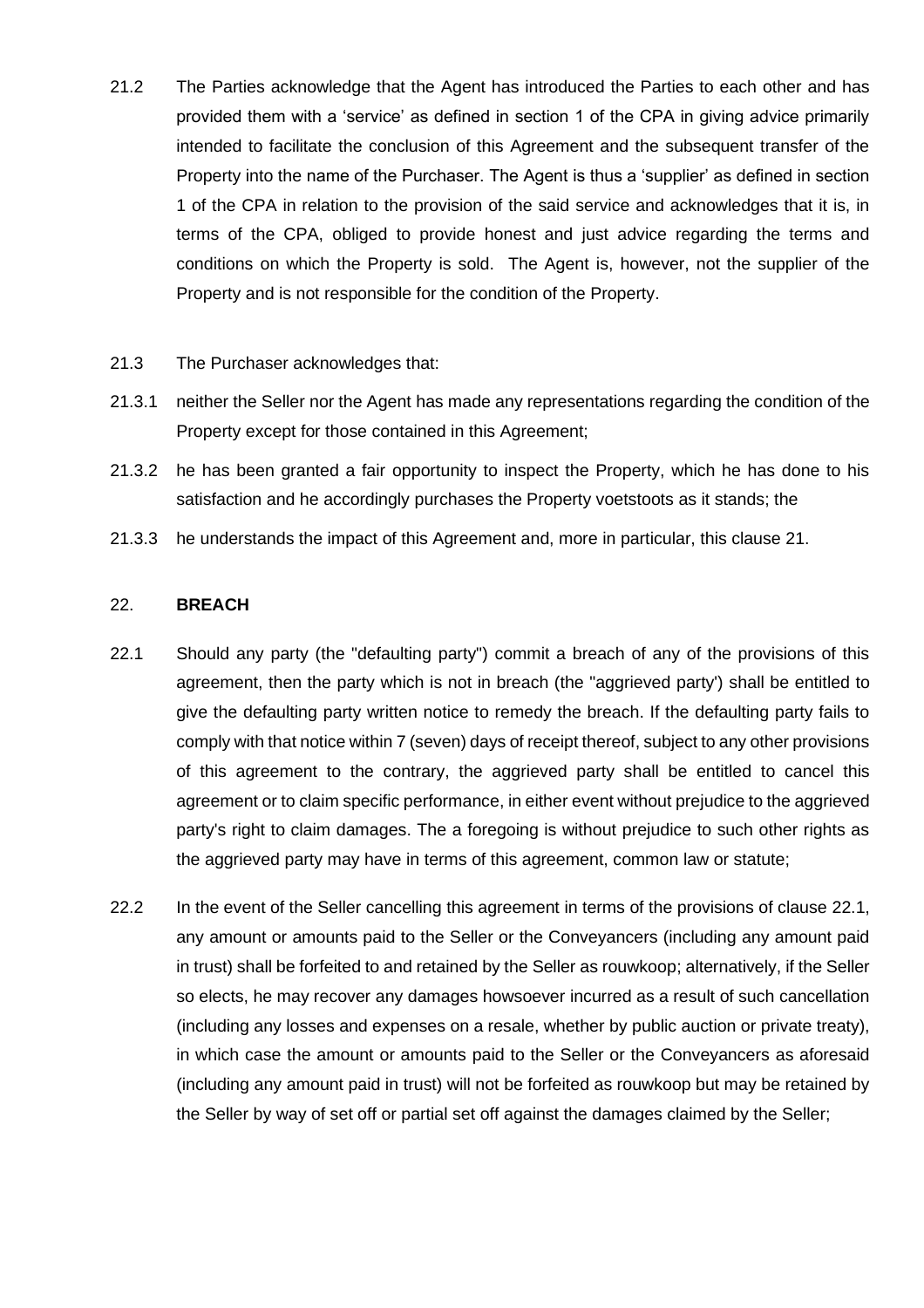22.3 Notwithstanding the a foregoing, should the Seller exercise any of his rights in terms hereof and should the Purchaser dispute the Seller's right to do so, then pending the determination of that dispute, the Purchaser shall continue to pay all amounts payable in terms of this agreement on the due date thereof and to comply with all the terms hereof, and the Seller shall be entitled to recover and accept such payments and/or other performance without prejudice to the Seller's claim to have exercised rights in terms hereof, and in the event of the Seller succeeding in such dispute, the Seller shall be entitled to retain such amounts received in the interim as payment for the occupational rights exercised and/or enjoyed by the Purchaser in the interim.

#### <span id="page-16-0"></span>23. **SARS**

- 23.1 In this clause [23](#page-16-0) of this Annexure "A" a reference to:
- 23.1.1 "taxpayer" shall include the purchaser and any trustee, member, shareholder, partner, officebearer or representative of the purchaser;
- 23.1.2 "tax liability" shall mean any liability of the taxpayer in terms of any tax law including, but not limited to, the lodging of tax returns and the payment of taxes owing to the fiscis;
- 23.1.3 "SARS" shall mean a reference to the South African Revenue Services;
- 23.1.4 "transfer duty receipt" shall include a reference to a transfer duty exemption certificate issued by SARS for the purpose of registration of transfer of the property into the name of the purchaser.
- 23.2 Should SARS refuse or delay the issuing of a transfer duty receipt as a result of the alleged non-compliance by a taxpayer of any tax liability, regardless of whether the action of SARS is legally justifiable or not, the purchaser shall, over and above any occupational rent or interest for which he may be liable in terms of this agreement, also, for the period of the refusal or delay by SARS, become liable for the payment of interest to the seller which interest shall be calculated on the full purchase price at a rate equal to the Prime Rate.
- 23.3 The contents of this clause [23](#page-16-0) of this Annexure "A" will not in any way affect or curtail the rights of the seller which he would otherwise have in terms of this agreement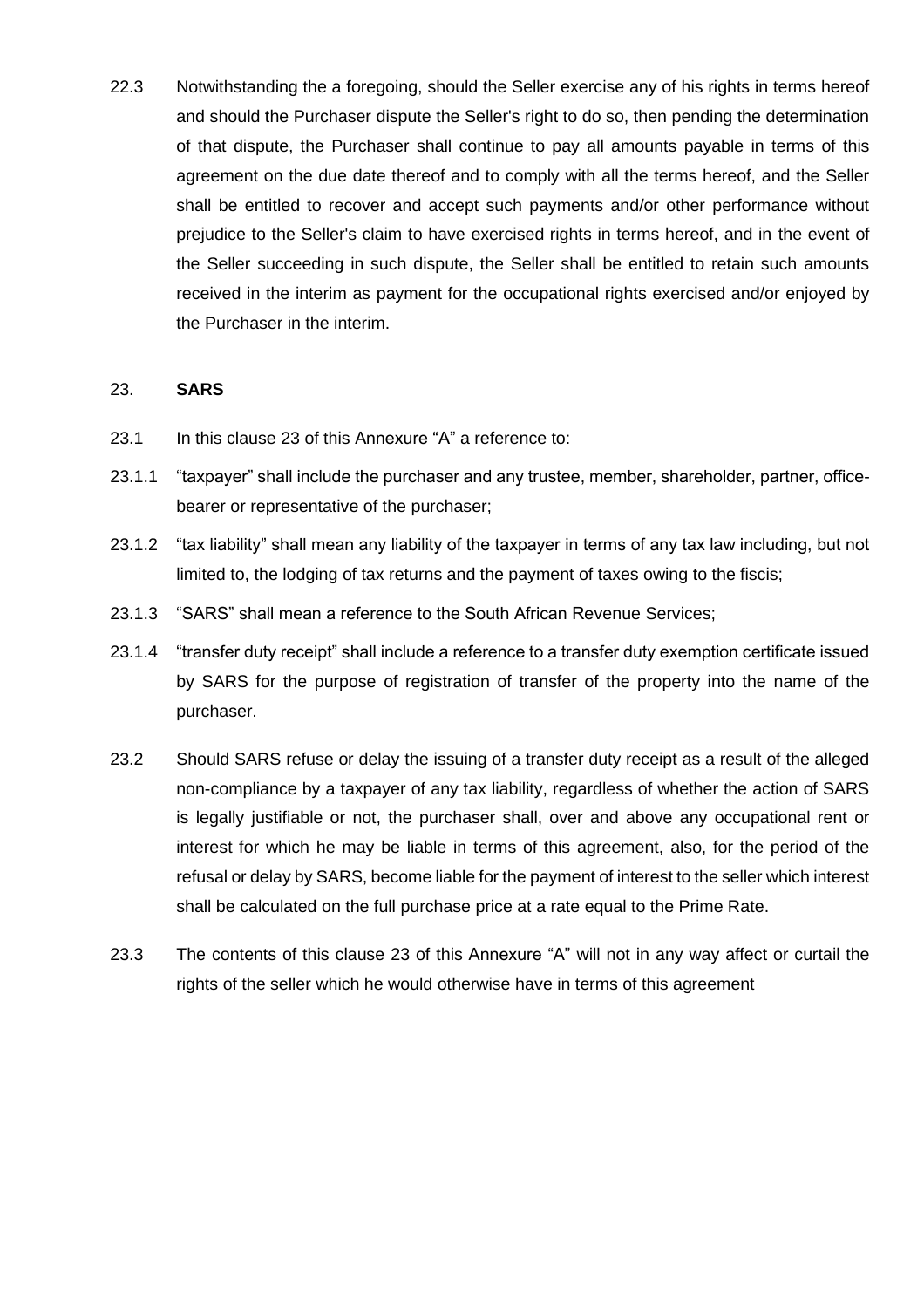#### 24. **ALIEN AND INVASIVE SPECIES**

In terms of the National Environmental Management: Biodiversity Act 2004 (Act no. 10 of 2004) and the Alien and Invasive Species Regulations, 2014 ("the Alien Plants Legislation"), the Seller declares that to the best of his knowledge there are no Invasive Alien Species as per the National register of alien and listed invasive species, present on the Property but the Purchaser acknowledges that he has acquainted himself with the extent and nature of the property and accepts the property as such, including the vegetation on the property and, in as far as there may be Invasive Alien Species, the Purchaser acknowledges that he understands that he must apply for a permit with regards all Category 2 Alien Invasive Species in his own name in terms of the Alien Plants Legislation once the property has been transferred to his name.

#### 25. **GAS INSTALLATION (if applicable)**

The Purchaser will at his own costs be liable for the issue of a Certificate of Compliance by an accredited person in terms of the relevant gas installation laws and any works required to meet compliance.

#### 26. **HOMEOWNERS ASSOCIATION (if applicable)**

- 26.1 The Purchaser acknowledges that he shall be obliged to become a member of the Home Owners' Association **(if any**) and shall be bound by the Memorandum of Incorporation of the Home Owners' Association (which may, subject to the ring fencing provisions therein contained, from time to time be amended by a special resolution of the members thereof) and the rules from time to time laid down by the Home Owners' Association.
- 26.2 The Purchaser undertakes that he and all persons deriving use of the Property or any part thereof through him will, from the Date of Occupation, duly comply with all the obligations imposed upon members under the Home Owners' Association's Memorandum of Incorporation including, but not limited to the obligation to pay a monthly levy to the Home Owners' Association, the amount of which is to be determined, from time to time, by the directors of the Home Owners' Association.
- 26.3 The Property shall be transferred to the Purchaser subject to a title condition to the effect that the Purchaser shall not be entitled to sell or otherwise transfer ownership of the Property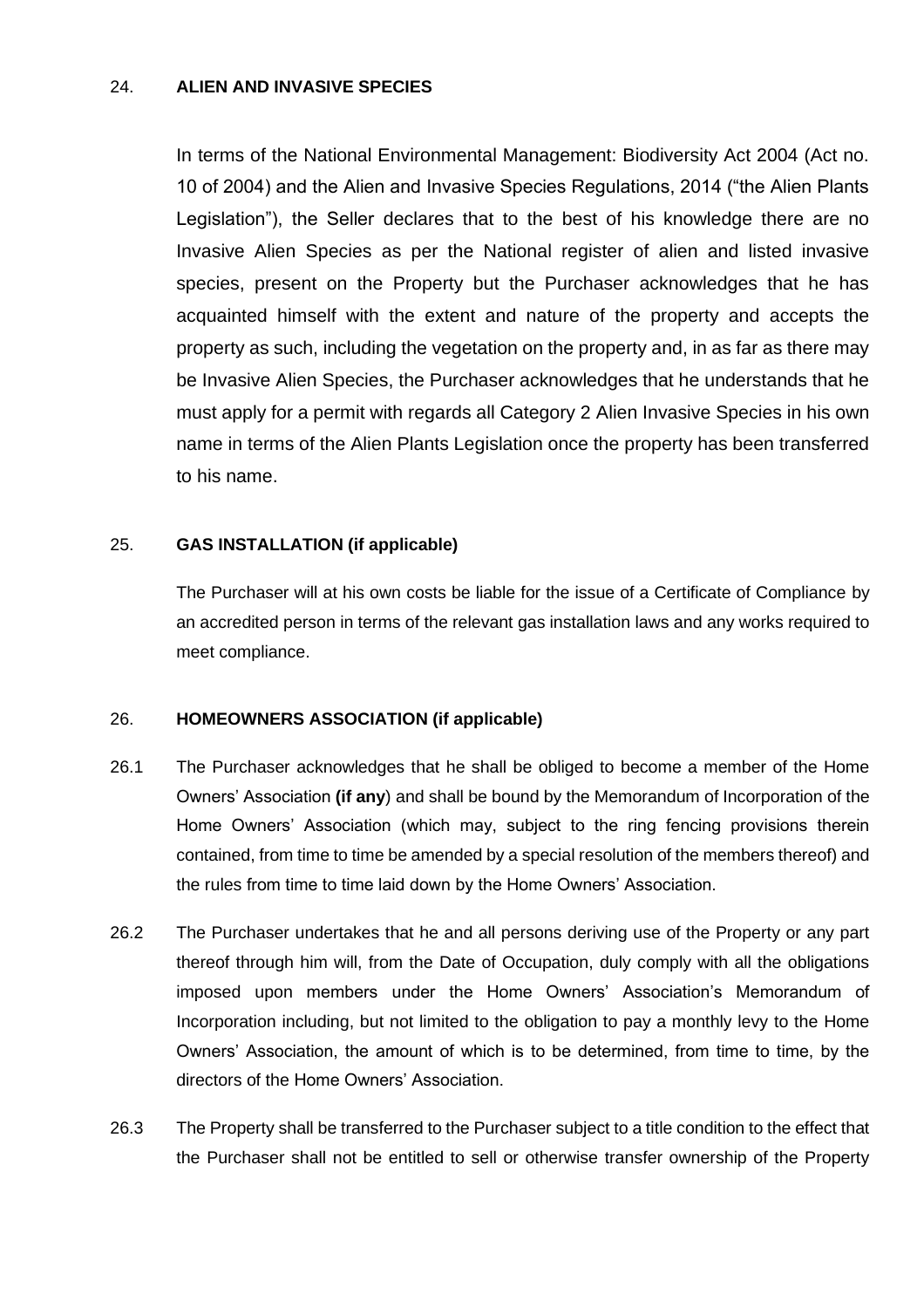unless it is a suspensive condition of such sale or other transfer that the transferee, in a manner acceptable to the Home Owners' Association, agrees to become a member and is admitted as a member of the Home Owners' Association.

# 27. **PURCHASER'S RIGHT TO TERMINATE THE AGREEMENT**

- 27.1 The parties record that the Purchaser has the right, in terms of the provisions of Section 29A(1) of the Alienation of Land Act (Act 68/81) ("**the Alienation of Land Act**"), to terminate this contract by written notice to that effect delivered to the Seller, provided:
- 27.2 the said notice is given within 5 (five) days after signature of this Agreement by the Purchaser, which 5 (five) day period shall be calculated in the way provided for in Section 29A(2) of the Alienation of Land Act.
- 27.3 the said notice shall comply with the requirements set out in Section 29A(3) of the Alienation of Land Act;
- 27.4 that the purchase price is R250 000.00 (two hundred and fifty thousand Rand) or less and the Purchaser is a natural person.

#### 28. **SURETYSHIP**

Any person who signs this agreement on behalf of the Purchaser do hereby bind himself as surety and co-principal debtor in solidum for and on behalf of the Purchaser to and in favour of the Seller and the Auctioneer for all the obligations of the Purchaser under this agreement and in particular for all amounts of money that may be due, including damages, from whatsoever cause arising under the renunciation of the benefits of division and exclusion. The said person declare that he fully understands this suretyship and waiver of benefits.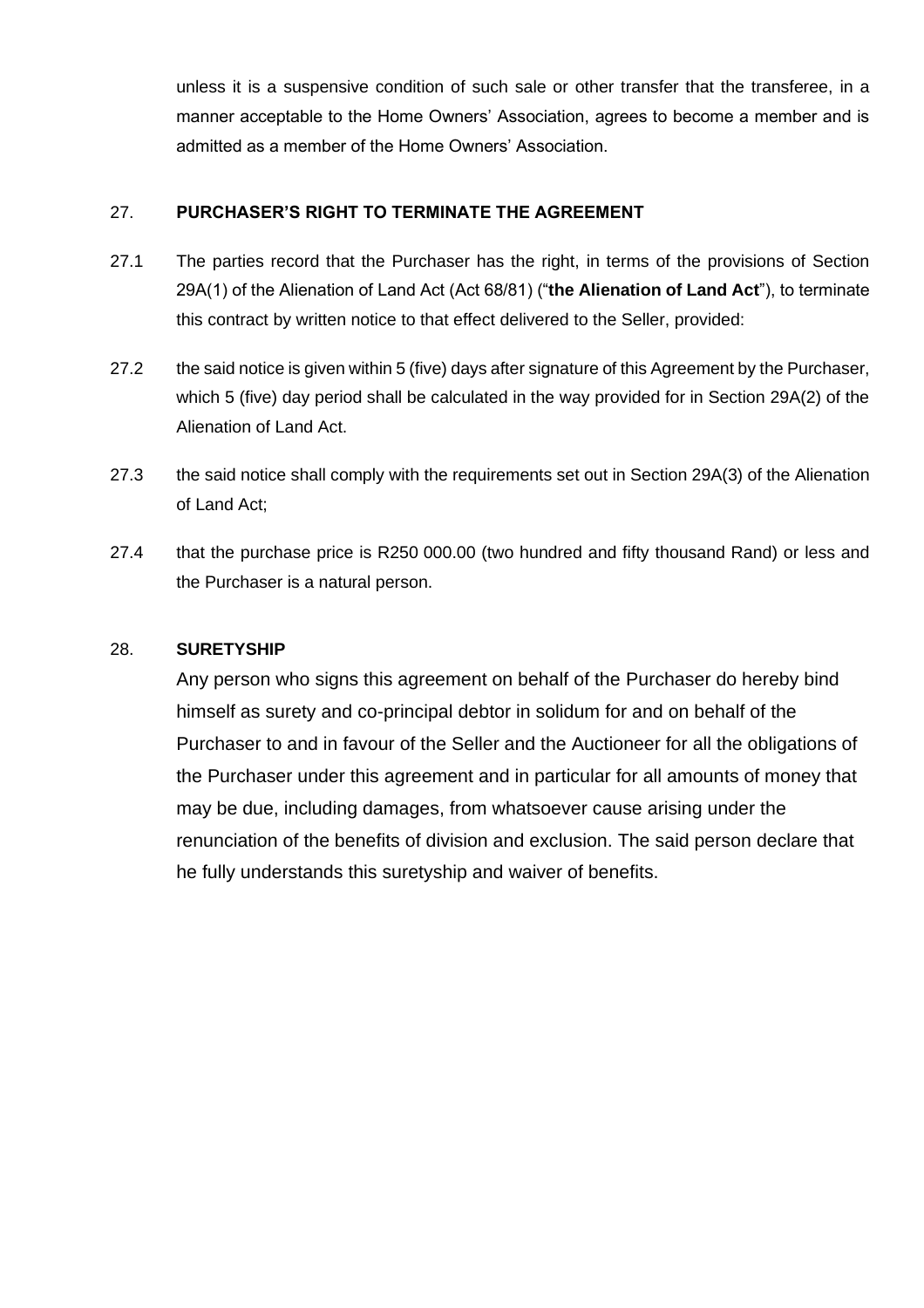# 29. **ELECTRIC FENCE CERTIFICATE (if applicable)**

If the property has an electric fence system,

29.1 then the Purchaser will be liable at his cost to issue a Certificate of Compliance for the electric fence system on the property as referred to in regulation 12(4) of the Electrical Machinery Regulations, 2011 to the Occupational Health and Safety Act of 1993, to the effect that the installation complies with the provisions of Regulation 13(1) and that the installation is safe. The SELLER further warrants that he has not modified or altered the installation and is not aware of any modification or alteration having been effected since the issue of the Certificate;

#### Or

29.2 then the SELLER warrants that the electric fence system was installed before the 1st October 2012 and that he has not modified or altered the installation and is not aware of any modification or alteration having been effected since the installation thereof. The PURCHASER will be obliged, after the date of registration of the property in his name to obtain the Certificate of Compliance referred to in clause 29.1.

# 30. **AGENT OR NOMINEE**

- 30.1 Where the Purchaser is acting as an agent or nominee for a Principal, the Purchaser will be entitled, by notice in writing to that effect addressed to the Seller, to nominate his Principal in his place as Purchaser, upon the following terms and conditions:
- 30.1.1 notice of such nomination shall be handed to the Seller by not later than close of business on the day of acceptance of this offer by the Seller, accompanied by a copy of the agreement, inter alia so appointing the Purchaser as agent or nominee;
- 30.1.2 the notice shall set out the name and address of the nominee so nominated as Purchaser;
- 30.1.3 the notice shall be accompanied by the Principal's written acknowledgement: 30.1.3.1 that it is fully aware of all the terms and conditions of this Agreement as if fully set out in such written acknowledgement; and

30.1.3.2 that he is bound by the provisions of this Agreement as the Purchaser;

- 30.2 should the Purchaser nominate a Principal in terms of this clause, then:
- 30.2.1 all reference to the Purchaser in this Agreement shall be deemed to be a reference to its Principal; and
- 30.2.2 the Purchaser by his signature hereto, hereby interposes and binds himself jointly and severally as surety and co-principal debtor in solidum to the Seller and the Auctioneer for all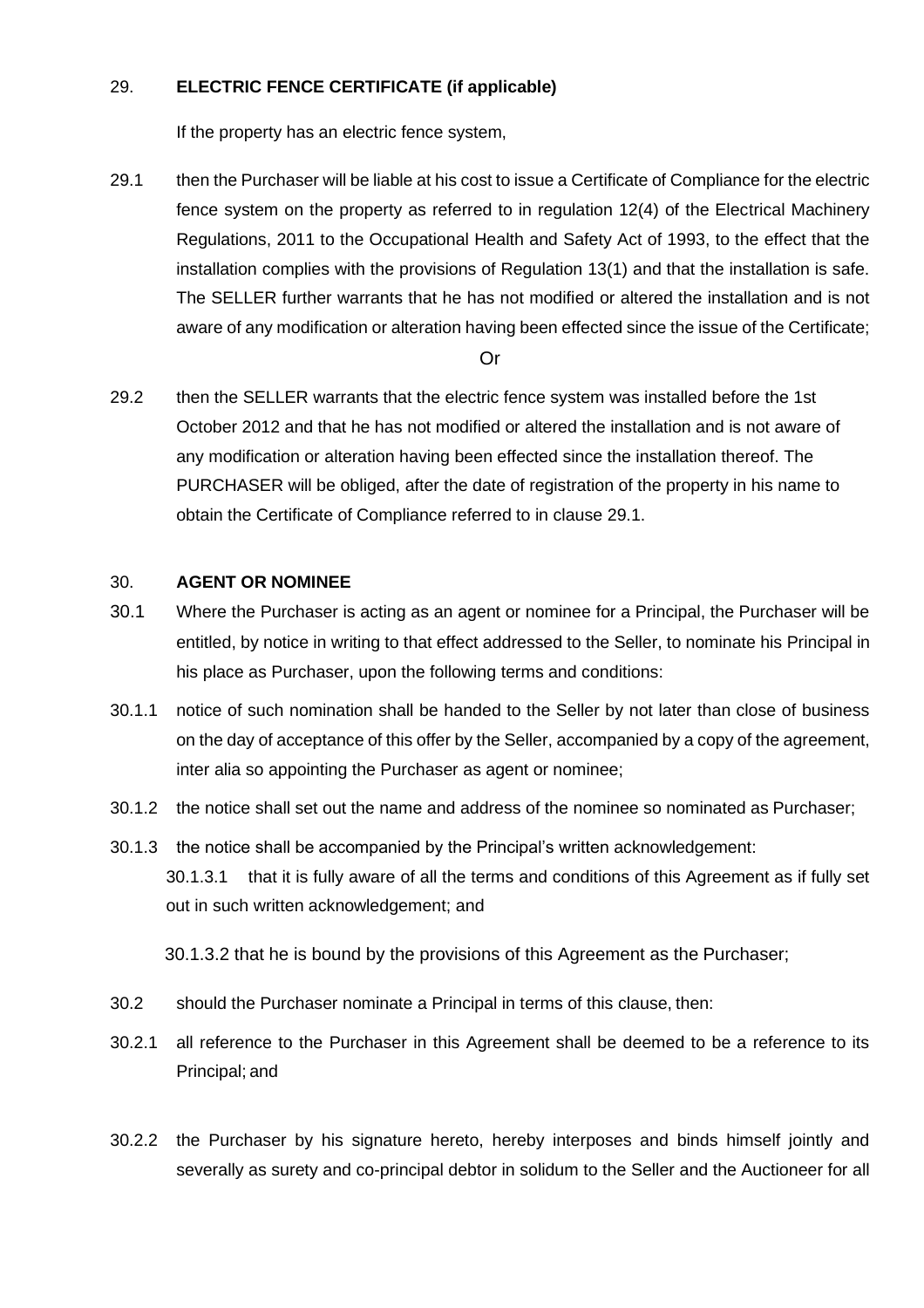the obligations of the Principal in terms of this Agreement, including damages and losses and consequential damages as may arise.

30.3 Should the Purchaser fail to nominate a Principal by close of business on the date of acceptance by the Seller, then he shall be bound to perform all his obligations as Purchaser in terms of this Agreement.

#### 31. **INSOLVENCY ACT**

- 31.1 If this sale is before the second meeting of creditors then the Trustee in the insolvent estate warrants that he shall recommend the sale to the Master of the High Court in order for the Conveyancers to obtain the necessary consent by the Master in terms of section 80 *bis* of the Insolvency Act, Act 24 of 1936. This agreement will lapse and be of no effect if the Master of the relevant High Court do not consent to the sale within 30 days after the acceptance of the offer.
- 31.2 If this sale is after the second meeting of creditors, then the Trustee in the insolvent estate warrants that this sale is in accordance with the directions of the creditors.

#### 32. **OPERATION**

The expiration, cancellation or other termination of this Agreement shall not affect those provisions of this Agreement which expressly provide that they will operate after such expiration, cancellation or other termination or which of necessity must continue to endure after such expiration, cancellation or other termination, notwithstanding that the relevant clause may not expressly provide for such continuation.

#### 33. **INDEPENDENT ADVICE**

Each of the Parties to this Agreement hereby acknowledges and agrees that –

- 33.1 it has been free to secure independent legal and other professional advice (including financial and taxation advice) as to the nature and effect of all of the provisions of this Agreement and that it has either taken such independent advice or has dispensed with the necessity of doing so; and
- 33.2 all of the provisions of this Agreement and the restrictions herein contained are fair and reasonable in all the circumstances and are in accordance with the Party's intentions.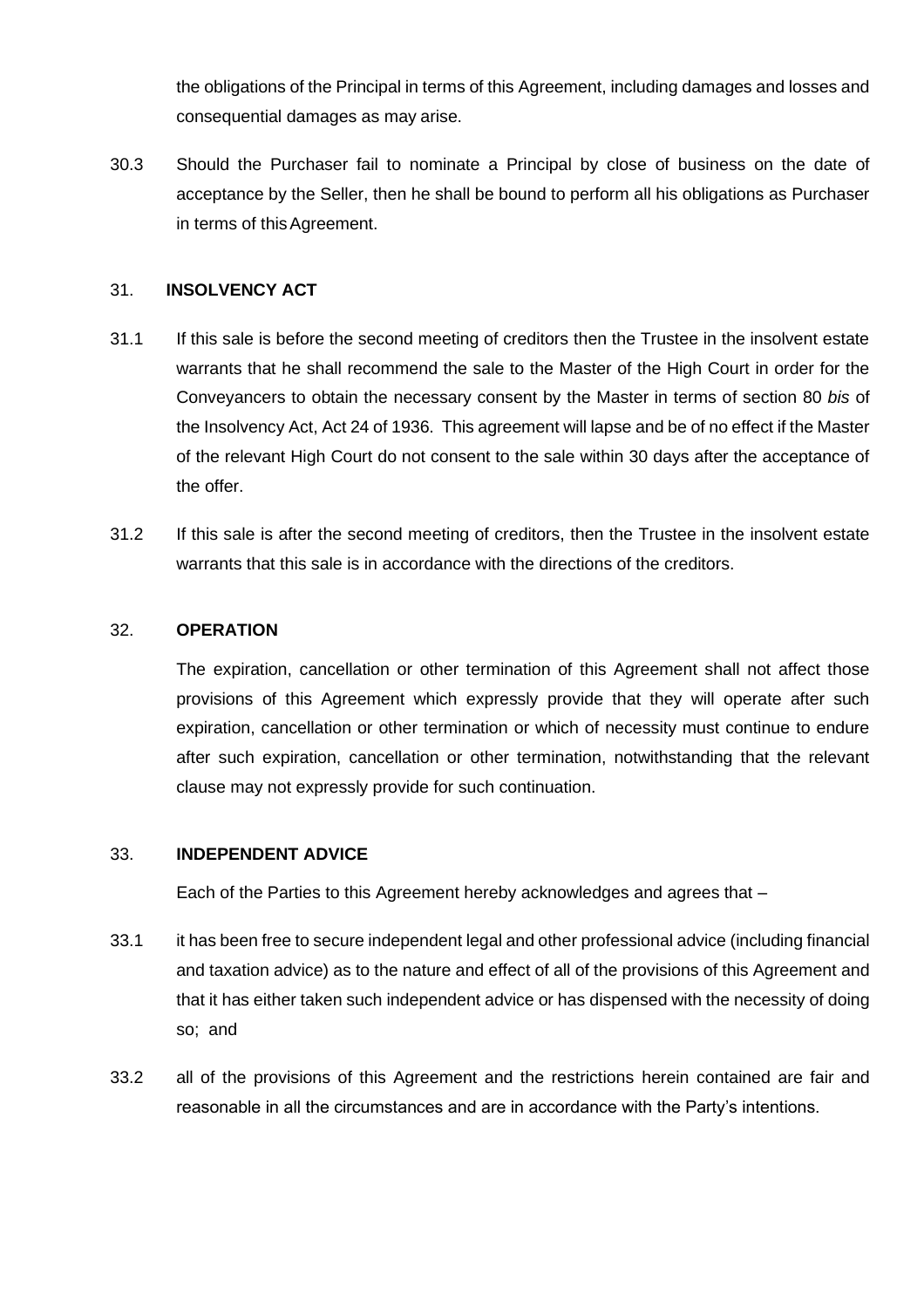#### 34. **WHOLE AGREEMENT**

This Agreement cancels and supersedes all previous agreements between the Seller and any one or more of the other parties and constitutes the whole agreement between the Parties as to the subject matter hereof and no agreements, representations or warranties between the Parties regarding the subject matter hereof other than those set out herein are binding on the Parties.

#### 35. **VARIATION**

No addition to or variation, consensual cancellation or novation of this Agreement and no waiver of any right arising from this Agreement or its breach or termination shall be of any force or effect unless reduced to writing and signed by all the Parties or their duly authorised representatives.

#### 36. **RELAXATION**

No latitude, extension of time or other indulgence which may be given or allowed by any Party to the other Parties in respect of the performance of any obligation hereunder, and no delay or forbearance in the enforcement of any right of any Party arising from this Agreement, and no single or partial exercise of any right by any Party under this Agreement, shall in any circumstances be construed to be an implied consent or election by such party or operate as a waiver or a novation of or otherwise affect any of the Party's rights in terms of or arising from this Agreement or estop or preclude any such Party from enforcing at any time and without notice, strict and punctual compliance with each and every provision or term hereof.

#### 37. **SEVERABILITY**

Any provision in this agreement which is or may become illegal, invalid or unenforceable in any jurisdiction affected by this agreement shall, as to such jurisdiction, be ineffective to the extent of such prohibition or unenforceability and shall be treated as if it had never been written (*pro non scripto*) and severed from the balance of this agreement, without invalidating the remaining provisions of this agreement or affecting the validity or enforceability of such provision in any other jurisdiction.